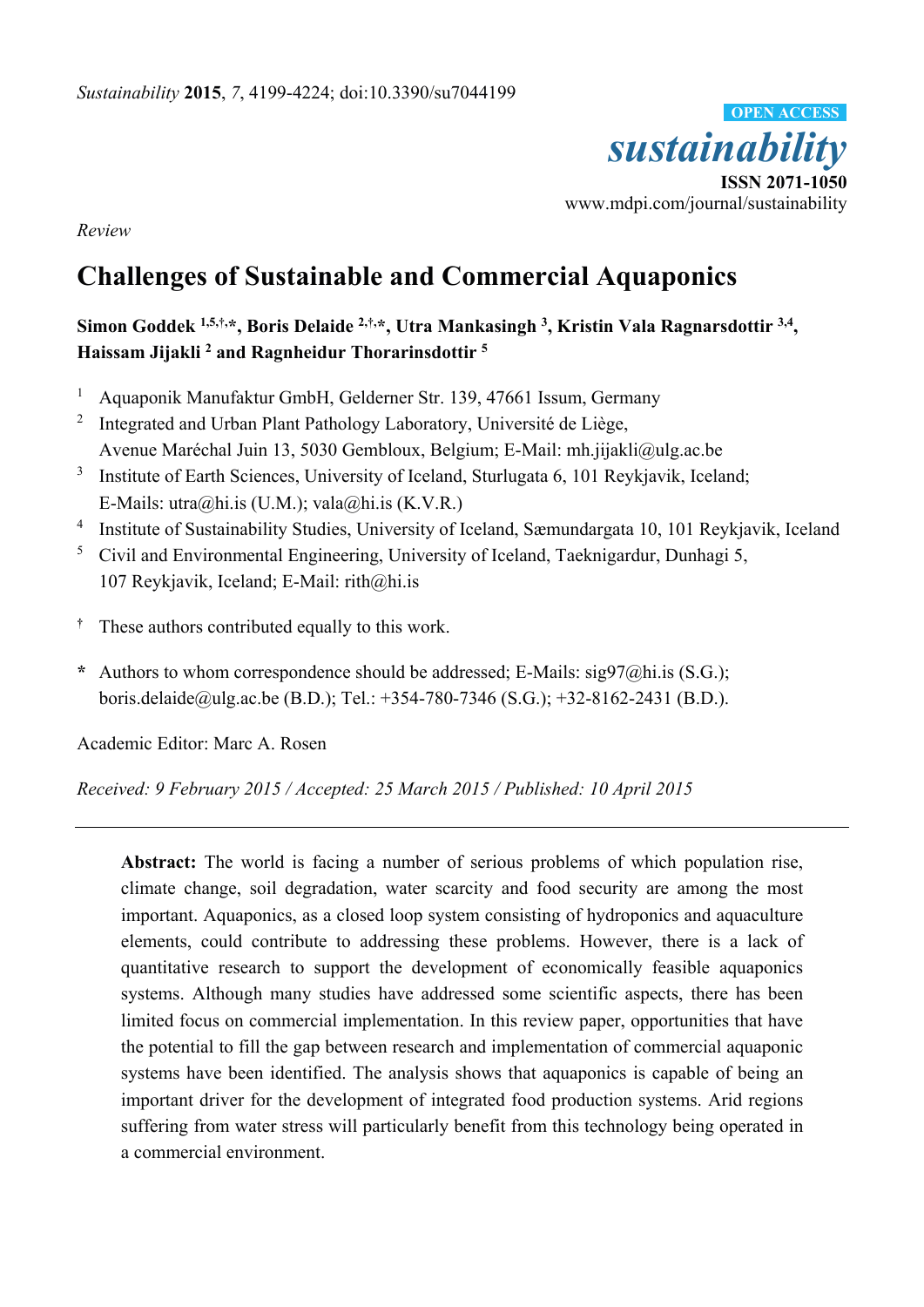**Keywords:** aquaponics; hydroponics; recirculating aquaculture systems (RAS); phosphorus; nutrient solubilization; pH stabilization; nutrient cycling; pest management; urban farming; water scarcity

# **1. Introduction**

Aquaponics is an integrated multi-trophic system that combines elements of recirculating aquaculture and hydroponics [1], wherein the water from the fish tanks that is enriched in nutrients is used for plant growth. It is a soil-free down-sized natural process that can be found in lakes, ponds and rivers. Using fish waste as fertilizer for crops is an ancient practice. The most well-known examples are the "stationary islands" set up in shallow lakes in central America (e.g., Aztec's *Chinampas 1150–1350 BC*) [2], and the introduction of fish into paddy rice fields in South-East Asia about 1500 years ago [3]. In the late 70s and early 80s, researchers at the New Alchemy Institute North Carolina State University (USA) developed the basis of modern aquaponics [4]. The probably most known example was set up at the University of the Virgin Islands (UVI) in 1980 [1]. A survey, conducted by Love *et al.* [4], shows that aquaponics has been receiving growing interest since then [5], which underpins its increasing significance for society as an innovative response for food security.

Its role for food security would be particularly relevant because the global population now exceeds 7.2 billion and is growing rapidly. It is expected to reach 9.6 billion around 2050 with more than 75% living in urban areas [6]. Urban population growth will require an increasing demand for animal protein [7]. However, the future of conventional farming, including intensive animal protein production, in meeting this demand is challenged by rising but fluctuating energy and oil costs, climate change and pollution. Resource limitations including the decrease of arable surfaces, constrained freshwater supplies, soil degradation and soil nutrient depletion also add to these challenges [8,9]. This alerts researchers to the necessity to compensate existing sustainability deficits in agricultural food systems.

The interlinking of aquacultural and hydroponic procedures allows some of the shortcomings of the respective systems to be addressed, and this represents a promising sustainable food production method. Aquaponics can be considered a sustainable agricultural production system regarding the definition of Lehman *et al.* [10], who define sustainable agriculture as a process that does not deplete any non-renewable resources that are essential to agriculture in order to sustain the agricultural practices. Francis *et al.* [11] add that sustainable agricultural production can be achieved by resembling natural ecosystems and "designing systems that close nutrient cycles", which is one of the main characteristics of aquaponics.

Mineral transfers from aquaculture to hydroponics support efficient nutrient recycling, while water recirculation reduces the water use [2]. High yield hydroponic systems require a considerable amount of macro- and micronutrients from industrial and mining origin, leading to high energy (*i.e.*, for production and transport) and finite resources use (e.g., phosphorus and oil) [12–14]. Also, in no-recirculating systems, intermittent disposal of the considerable amounts of nutrient rich water leads to high water consumption as well as surface and groundwater pollution [15]. The regular exchange of water performed in conventional aquacultural systems is not necessary in aquaponics. In this respect, 1 kg of beef meat requires between 5000 and 20,000 L of water [16] and the same amount of fish bred in semi-intensive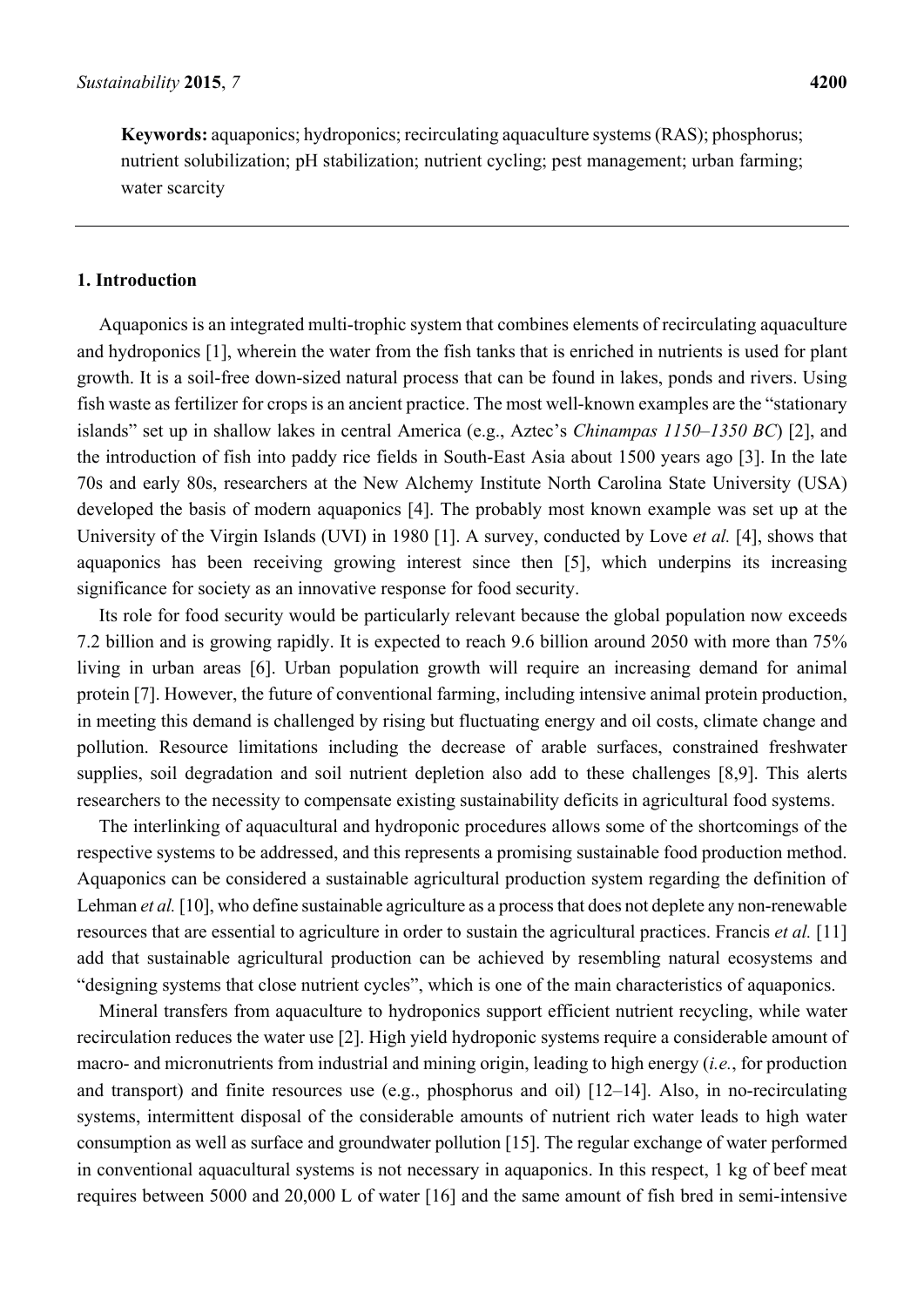and extensive conventional aquaculture systems requires a range of 2500–375,000 L [17]. Recirculating aquaculture systems, on the other hand, have a high degree of water reuse (*i.e.*, 95%–99%) [18], with water usage down to below 100 L  $kg^{-1}$  of fish produced [19]. In aquaponics, nitrate in excess is used for valuable plant production instead of being removed in gaseous form in denitrification units [20].

Although preliminary research has shown that developed aquaponic system components are not yet fully realized in view of either cost effectiveness or technical capabilities [21,22], the aquaponics concept is promising to contribute to both global and urban sustainable food production and should at the same time diminish pollution and need for resources. In order to meet the goal of establishing large-scale eco-efficient and economically viable aquaponic farming projects, this paper reviews the technical and socio-ecological developments that have been undertaken to date and demonstrates which aspects still need to be addressed. The purpose of this paper is to highlight current aquaponics challenges and give directions for further research. For each challenge, various approaches are described.

# **2. Principles of Aquaponics**

Aquaponics combines hydroponics and recirculating aquaculture elements. Conventional hydroponics requires mineral fertilizers in order to supply the plants with necessary nutrients but the aquaponics systems use the available fish water that is rich in fish waste as nutrients for plant growth. Another advantage of this combination lies in the fact that excess of nutrients does not need to be removed through periodical exchange of enriched fish water with fresh water as practiced in aquaculture systems. The system results in a symbiosis between fish, microorganisms and plants, and encourages sustainable use of water and nutrients, including their recycling (Figure 1). Within this synergistic interaction, the respective ecological weaknesses of aquaculture and hydroponics are converted into strengths. This combination substantially minimizes the need for input of nutrients and output of waste, unlike when run as separate systems.



**Figure 1.** Symbiotic aquaponic cycle.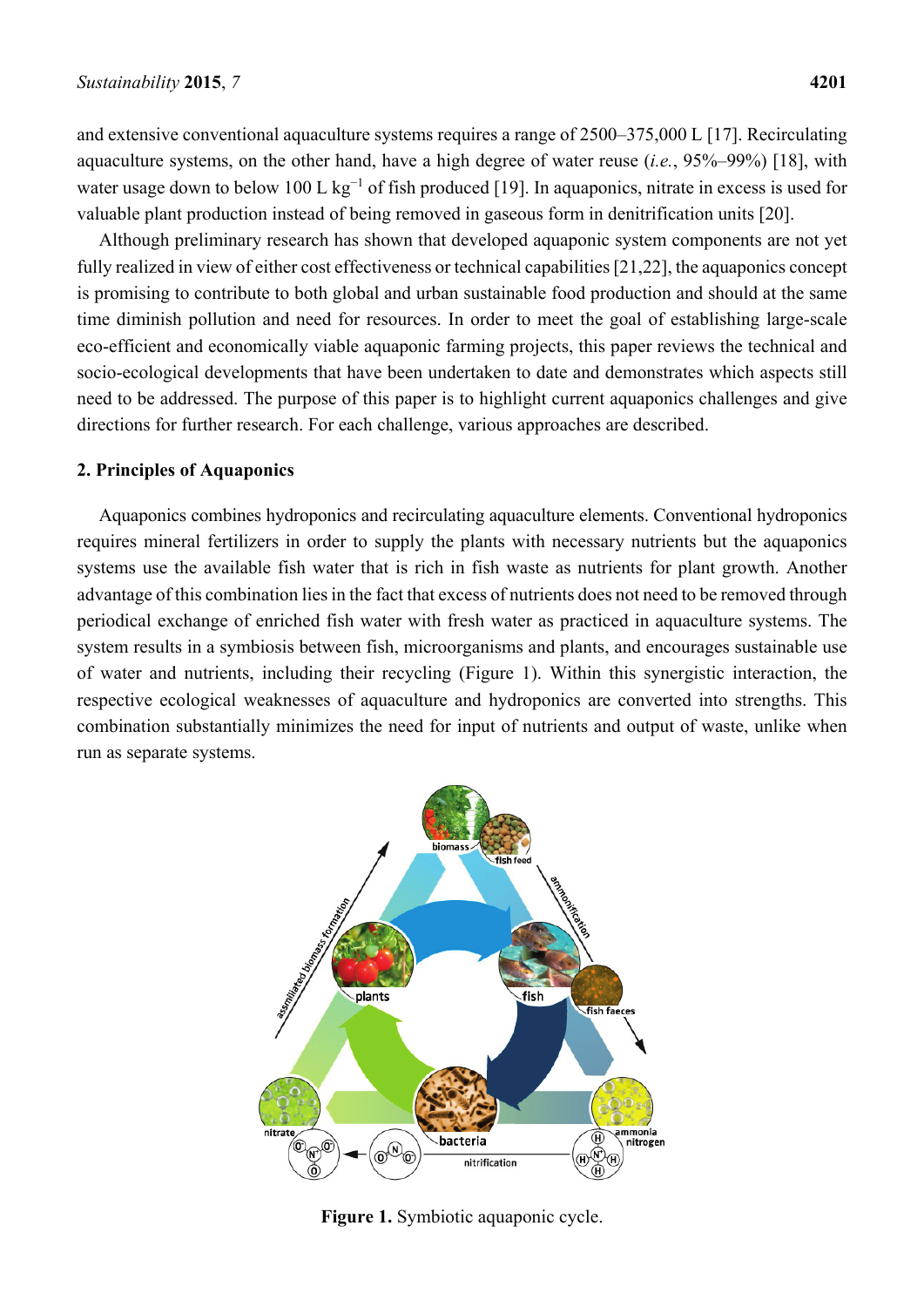Plants need macronutrients (e.g., C, H, O, N, P, K, Ca, S and Mg) and micronutrients (e.g., Fe, Cl, Mn, B, Zn, Cu and Mo), which are essential for their growth. Hydroponic solutions contain well-defined proportions of these elements [23] and are added to the hydroponic solution in ionic form with the exception of C, H, and O, which are available from air and water. In aquaponics systems, plant nutrient input from the fish tanks contains dissolved nutrient rich fish waste (gill excretion, urine and faeces), comprising of both soluble and solid organic compounds that are solubilized to ionic form in the water and assimilated by the plants. To sustain adequate plant growth the concentrations of micro- and macronutrients need to be monitored. Periodically some nutrients may need to be added to adjust their concentration, for example iron is often deficient in fish waste [24,25].

Aquaponic systems need to be able to host different microorganism communities that are involved in fish waste processing and solubilization. Ammonia  $(NH<sub>4</sub><sup>+</sup>)$  from fish urine and gill excretion can build up to toxic levels if not removed from the system. This can be done by step-wise microbial conversion to nitrate. One of the most important microbial components is the nitrifying autotrophic bacteria consortium that is established as a biofilm on solid surfaces within the system and is principally composed of nitroso-bacteria (e.g., *Nitrosomonas sp.*) and nitro-bacteria (e.g., *Nitrospira sp.*, *Nitrobacter sp.*). The ammonia within the system is converted into nitrite  $(NO<sub>2</sub><sup>-</sup>)$  by nitroso-bacteria, before being transformed into nitrate  $(NO<sub>3</sub><sup>-</sup>)$  by the nitro-bacteria [26]. The final product of this bacterial conversion, nitrate, is considerably less toxic for fish and due to its bioconversion, is the main nitrogen source for plant growth in aquaponics systems [27–29]. In most systems, a special biofiltration unit where intensive nitrification occurs is required.

The optimal ratio between fish and plants needs to be identified to get the right balance between fish nutrient production and plant uptake in each system. Rakocy [30] reports that this could be based on the feeding rate ratio, which is the amount of feed per day per square meter of plant varieties. On this basis, a value between 60 and 100 g day<sup>-1</sup> m<sup>-2</sup> has been recommended for leafy-greens growing on raft hydroponic systems [21]. Endut *et al.* [31] found an optimum ratio of 15–42 grams of fish feed day<sup>-1</sup> m<sup>-2</sup> of plant growing with one African catfish (*Clarias gariepinus*) for eight water spinach plants (*Ipomoea aquatica*). Hence, finding the right balance necessitates fundamental knowledge and experiences with regard to the following criteria: (1) types of fish and their food use rate; (2) composition of the fish food, for example, the quantity of pure proteins converted to Total Ammonia Nitrogen (TAN); (3) frequency of feeding; (4) hydroponic system type and design; (5) types and physiological stages of cultivated plants (leafy greens *vs.* fruity vegetables); (6) plant sowing density, and (7) chemical composition of the water influenced by the mineralization rate of fish waste. Additionally, since fish, microorganisms and plants are in the same water loop, environmental parameters such as temperature, pH and mineral concentrations need to be set at a compromise point as close as possible to their respective optimal growth conditions.

# **3. System Description**

As outlined above, the aquaponics system can be seen as the connection between a conventional recirculating aquaculture systems (RAS) and hydroponics components. In short, water recirculates in a loop as it flows from the fish tank to filtration units, before it is pumped into the hydroponic beds that are used as water reprocessing units. The filtration units are composed of mechanical filtration units for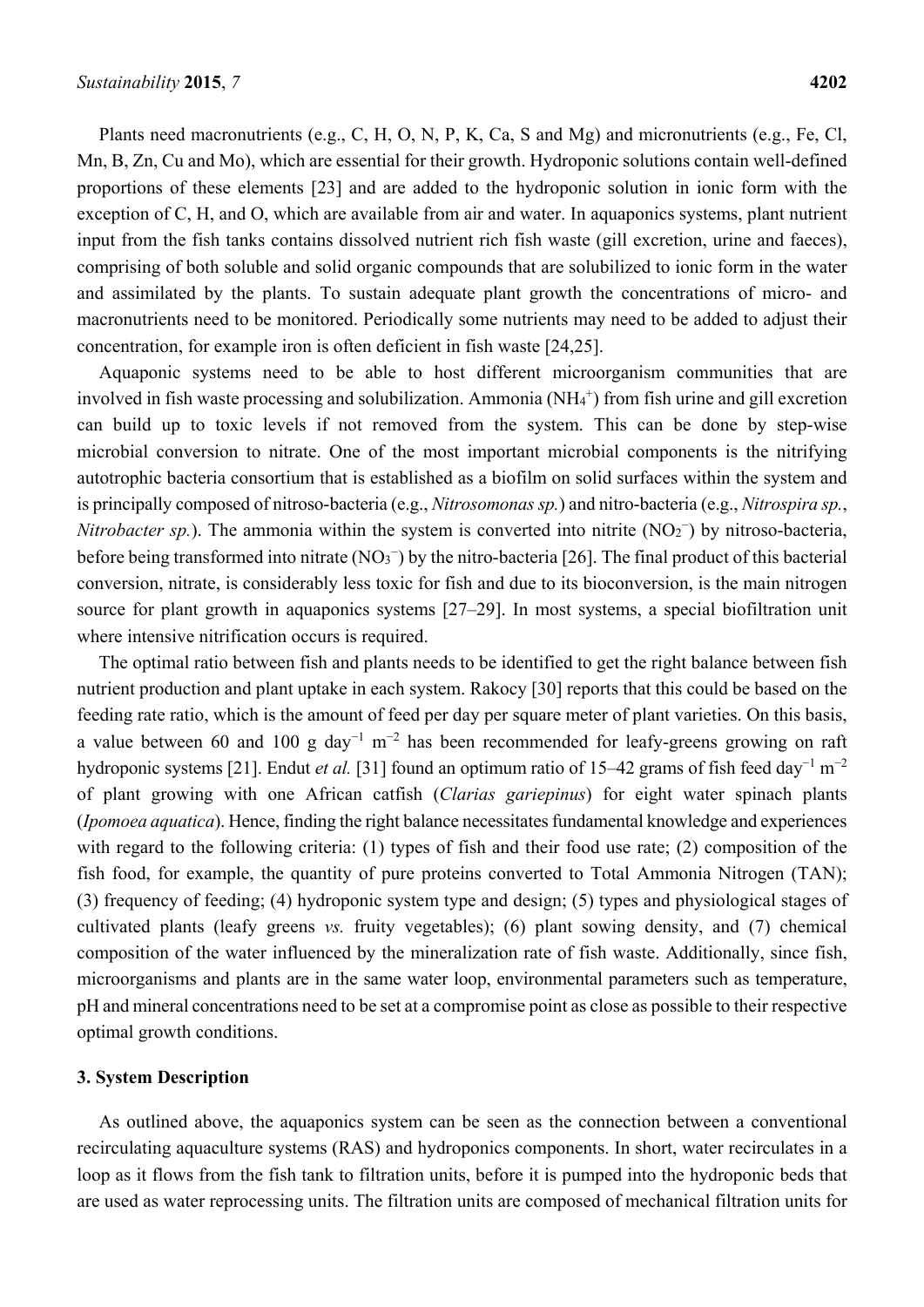solid particles removal (e.g., drum filter or settling tank), and biofilters for nitrification processes (e.g., trickling or moving bed biofilter). Although system configurations and complexity can vary greatly, Figure 2 illustrates a typical layout.



**Figure 2.** Basic aquaponic system layout.

Three types of hydroponic beds are commonly used: media-based grow bed, Deep Water Culture (DWC) bed, and Nutrient Film Technique (NFT) gutter shaped bed. The media-based grow bed is a hydroponic trough filled with inert substrate (e.g., expanded clay, perlite, pumice, gravel), serving as root support and microbial substrate. The water is commonly supplied in an ebb and flow pattern, ensuring sequential nutrition and aeration. The DWC system consists of large troughs with perforated floating rafts, where net plant pots are inserted. In the DWC system, these plant pots are generally filled with media, such as rockwool, coco or pumice that support the roots, which are then continually submerged in the water tank. The Nutrient Film Technique (NFT) consists of narrow channels of perforated squared pipes where the roots are partially immersed in a thin layer of streaming water. A comparison of the advantages and disadvantages of these hydroponic beds *versus* soil culture is presented in Table 1.

|                   | <b>Media-Based Growing Bed</b>                                                                                                                                                                       | DWC                                                                                                        | NFT                                                                                                                                                                                                              | <b>Soil</b>                                                                                                                                                                |
|-------------------|------------------------------------------------------------------------------------------------------------------------------------------------------------------------------------------------------|------------------------------------------------------------------------------------------------------------|------------------------------------------------------------------------------------------------------------------------------------------------------------------------------------------------------------------|----------------------------------------------------------------------------------------------------------------------------------------------------------------------------|
| <b>Advantages</b> | - Biofiltration: media serves<br>as substrate for nitrifying<br>bacteria [32];<br>- Act as a solids<br>filtering medium;<br>- Mineralization in<br>grow bed;<br>- Colonized by<br>a broad microflora | - Constant<br>water flow;<br>- Small sump<br>tank needed;<br>- Ease of<br>maintenance and<br>cleaning [33] | - Constant water flow<br>- Small sump<br>tank needed;<br>- Ease of maintenance<br>and cleaning;<br>- Require smaller<br>volume of water;<br>- Light hydroponic<br>infrastructure, suits<br>well for roof farming | - Less<br>infrastructure<br>- Natural roots<br>environment;<br>- Colonized by<br>broad microflora<br>and fungi $[34]$ ;<br>- Accepted as<br>"organic way<br>of production" |

**Table 1.** Advantages, disadvantages and nutrient uptake for different grow components in aquaponics with regard to different practical and productivity aspects.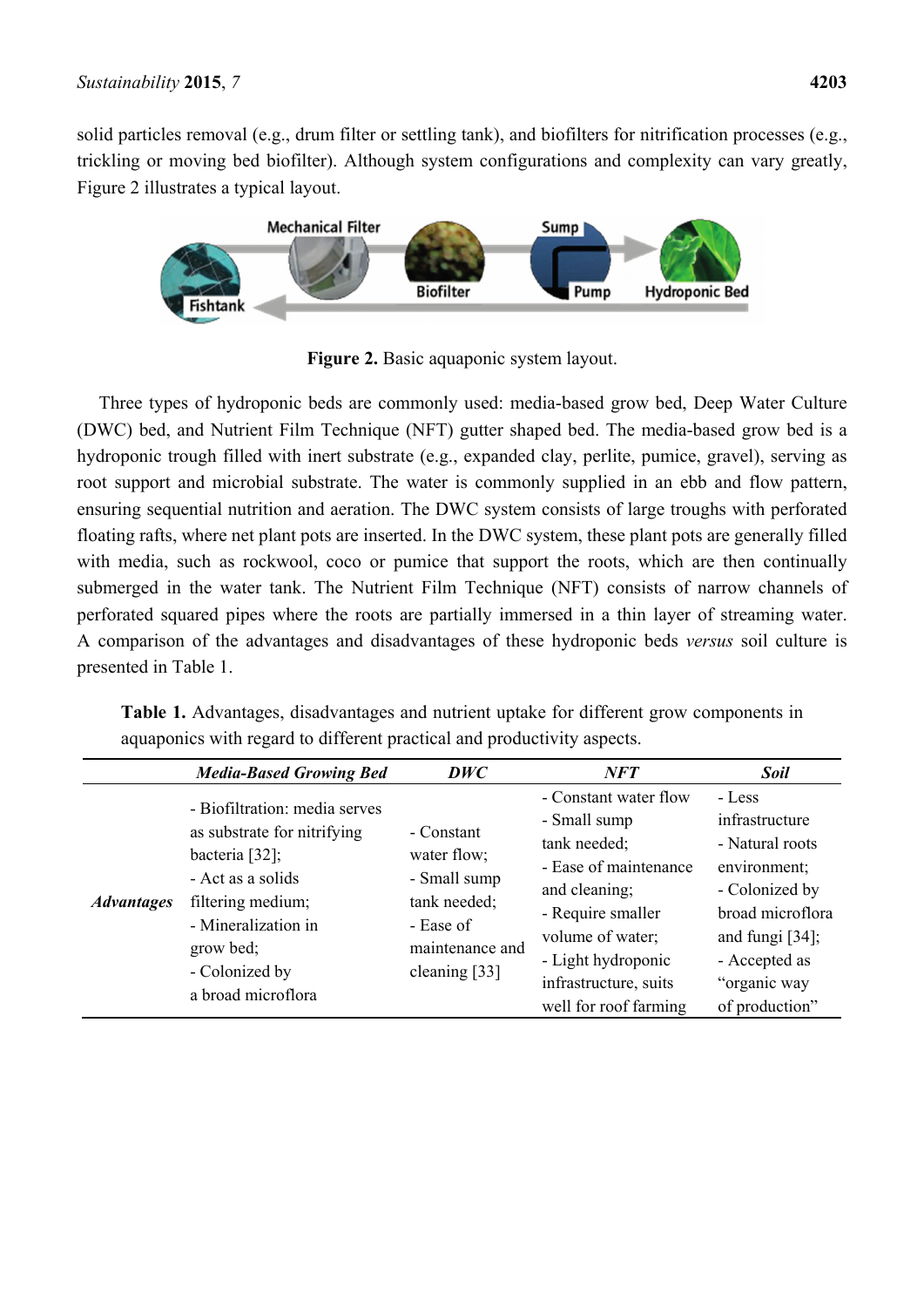|                        | <b>Media-Based Growing Bed</b>                                                                                                                                                                                                                                                                                  | DWC                                                                                                                                                                                            | <b>NFT</b>                                                                                                                                                                           | <b>Soil</b>                                                                                                                                                                                             |  |
|------------------------|-----------------------------------------------------------------------------------------------------------------------------------------------------------------------------------------------------------------------------------------------------------------------------------------------------------------|------------------------------------------------------------------------------------------------------------------------------------------------------------------------------------------------|--------------------------------------------------------------------------------------------------------------------------------------------------------------------------------------|---------------------------------------------------------------------------------------------------------------------------------------------------------------------------------------------------------|--|
| <b>Disadvantages</b>   | - If flood and drain method:<br>sizing and reliability plus<br>large sump tank needed;<br>- Heavy hydroponic<br>infrastructure;<br>- Maintenance and<br>cleaning difficult;<br>- Clogging leading to water<br>channeling, inefficient<br>biofiltration and inefficient<br>nutrient delivery to<br>plants $[33]$ | - Separate<br>biofilter needs<br>to be added $[32]$ ;<br>- Require large<br>volume of water;<br>- Heavy<br>hydroponic<br>infrastructure;<br>- Device for<br>roots aeration<br>mandatory $[35]$ | - Separate<br>biofilter needed;<br>- Lower yields<br>(showed for<br>lettuce by) $[32]$ ;<br>- Expensive<br>material;<br>- the system is<br>less stable as<br>there is less<br>water, | - Small control<br>on the soil<br>nutrient solution;<br>- Good soil<br>not available<br>everywhere;<br>- More vulnerable<br>for diseases;<br>- Lower basil and<br>okra yield than in<br>aquaponics [29] |  |
| <b>Nutrient uptake</b> | - High                                                                                                                                                                                                                                                                                                          | - High                                                                                                                                                                                         | - Lower<br>because smaller                                                                                                                                                           | - Lower                                                                                                                                                                                                 |  |
|                        |                                                                                                                                                                                                                                                                                                                 |                                                                                                                                                                                                | root-water<br>contact area                                                                                                                                                           |                                                                                                                                                                                                         |  |

**Table 1.** *Cont.* 

With respect to a holistic system approach, there are many ways to frame an aquaponic system in terms of hydrological and functional design. A few scientific papers provide working knowledge about different design and key parameters. Table 2 gives an overview of these.

**Table 2.** Comparison of design and key parameters in well described aquaponic systems found in scientific articles.

|                             | System A                                                                                                                                                            | System B                         | System C                             | <b>System D</b>                      |
|-----------------------------|---------------------------------------------------------------------------------------------------------------------------------------------------------------------|----------------------------------|--------------------------------------|--------------------------------------|
| <b>System Type</b>          | <b>Nutrient Film</b><br>Technique (NFT)<br>configured in the conveyor<br>production system.                                                                         | Deep Water<br>Culture (DWC)      | Deep Water Culture<br>(DWC)          | Deep Water Culture<br>(DWC)          |
| <b>Source</b>               | Adler <i>et al.</i> [36]                                                                                                                                            | Roosta and<br>Hamidpour [37]     | Rakocy et al. [24,38]                | Endut et al. [39]                    |
| <b>Location</b>             | The Conservation<br>Fund's Freshwater<br>Institute, Shepherdstown,<br>W. Va., USA                                                                                   | University of<br>Rafsanjan, Iran | University of Virgin<br>Islands, USA | University of<br>Malaysia Terengganu |
| <b>Based on</b>             | The system was<br>theoretically valuated<br>using data from studies<br>conducted at the<br>Conservation Fund's<br>Freshwater Institute during<br>1994 and 1995 [40] | UVI-System                       | Own setup<br>(UVI-System)            | Own Setup                            |
| <i>Volume</i><br>$RAS(m^3)$ | $>38$                                                                                                                                                               | 0.848                            | 43                                   | 3                                    |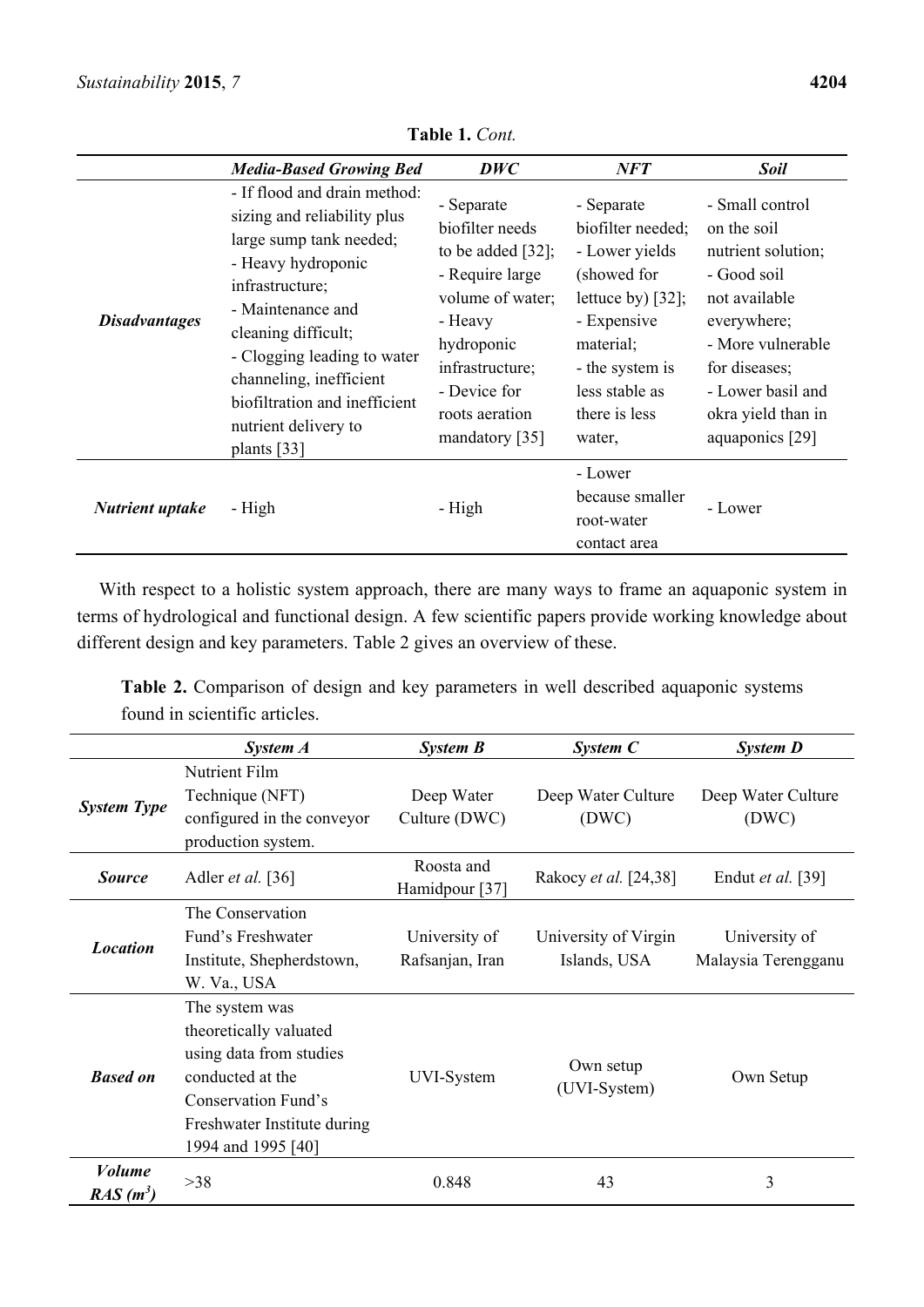|                                                                      | System A                                                               | System B                                                                                                                              | System C                                                         | <b>System D</b>                               |
|----------------------------------------------------------------------|------------------------------------------------------------------------|---------------------------------------------------------------------------------------------------------------------------------------|------------------------------------------------------------------|-----------------------------------------------|
| <b>Size</b><br>Hydroculture<br>(m <sup>2</sup> )                     | 498                                                                    | Unknown<br>(consisting of 8 plants)                                                                                                   | 220                                                              | $\overline{2}$                                |
| <b>Plant Density</b><br>(pcs/m <sup>2</sup> )                        | 5.7 per meter of NFT trays                                             | <b>ND</b>                                                                                                                             | $8$ (basil);<br>$2-4$ (okra)                                     | ND                                            |
| <b>Fish Density</b><br>$(kg/m^3)$                                    | 113.4                                                                  | 17.69 (Common Carp),<br>23.58 (Grass Carp),<br>17.69 (Silver Carp)                                                                    | $61.5 - 70.7$                                                    | <b>ND</b>                                     |
| Daily feed<br>input/plant<br>growing area<br>(g/day/m <sup>2</sup> ) | <b>ND</b>                                                              | <b>ND</b>                                                                                                                             | 81.4-99.6                                                        | $15 - 42$                                     |
| <b>Fish:Plant</b><br>Ratio (kg)                                      | <b>ND</b>                                                              | <b>ND</b>                                                                                                                             | <b>ND</b>                                                        | 1:8                                           |
| <b>Plants Used</b>                                                   | Basil (Ocimum basilicum);<br>Lettuce (Lactuca sativa L.<br>"Ostinata") | Tomato (Lycopersicon<br>esculentum)                                                                                                   | Basil (Ocimum<br>basilicum); Okra<br>(Abelmoschus<br>esculentus) | Spinach<br>(Spinacia<br>oleracea)             |
| <b>Fish Used</b>                                                     | Rainbow Trout<br>(Oncorhynchus mykiss)                                 | Common Carp (Cyprinus<br>carpio), Grass Carp<br>(Ctenopharyngodon idella),<br>Silver Carp<br>(Hypophthalmichthys<br><i>molitrix</i> ) | Nile Tilapia<br>(Oreochromis<br>niloticus L.)                    | African<br>Catfish<br>(Clarias<br>gariepinus) |
| <b>Hydroculture</b><br>(Wet) Biomass<br>$(kg/m^2)$                   | <b>ND</b>                                                              | <b>ND</b>                                                                                                                             | $2$ (basil);<br>$2.9$ (okra)                                     | 1.16                                          |
| <b>Biofiltration</b>                                                 | Fluidized Sand Filter +<br><b>Carbon Dioxide Strippers</b>             | Net Filter                                                                                                                            | Net Filter                                                       | Rapid Sand<br>Filters                         |
| <b>Mechanical</b><br><b>Filtration</b>                               | Drum filter                                                            | Clarifier plus Net Plastic<br>Filter                                                                                                  | Clarifier plus<br>Net Plastic Filter                             | Rapid Sand<br>Filters                         |
| Water<br><b>Parameters</b><br>$(pH; {}^{\circ}C)$                    | pH 7.2; Temp: ND                                                       | pH 7.0-7.7; Temp: 25.7 °C                                                                                                             | pH 7.0-7.5;<br>Temp: 28 °C                                       | pH 5.6-7.3;<br>Temp:<br>27.5-28.8 °C          |
| <b>Temporal</b><br>length of<br>experiment                           | ND                                                                     | 108 days                                                                                                                              | 28 weeks (basil);<br>11.7 weeks<br>(okra)                        | 35 days                                       |
| Cost of setup<br>$(S$ U.S.)                                          | \$100,120<br>(hydroponic part) *                                       | <b>ND</b>                                                                                                                             | ND                                                               | ND                                            |
| Cost of annual<br>running<br>$(S$ U.S.)                              | \$204,040 (lettuce);<br>\$194,950 (basil)                              | ND                                                                                                                                    | \$24,440<br>$(tilapia + basil)$                                  | ND                                            |

**Table 2.** *Cont.*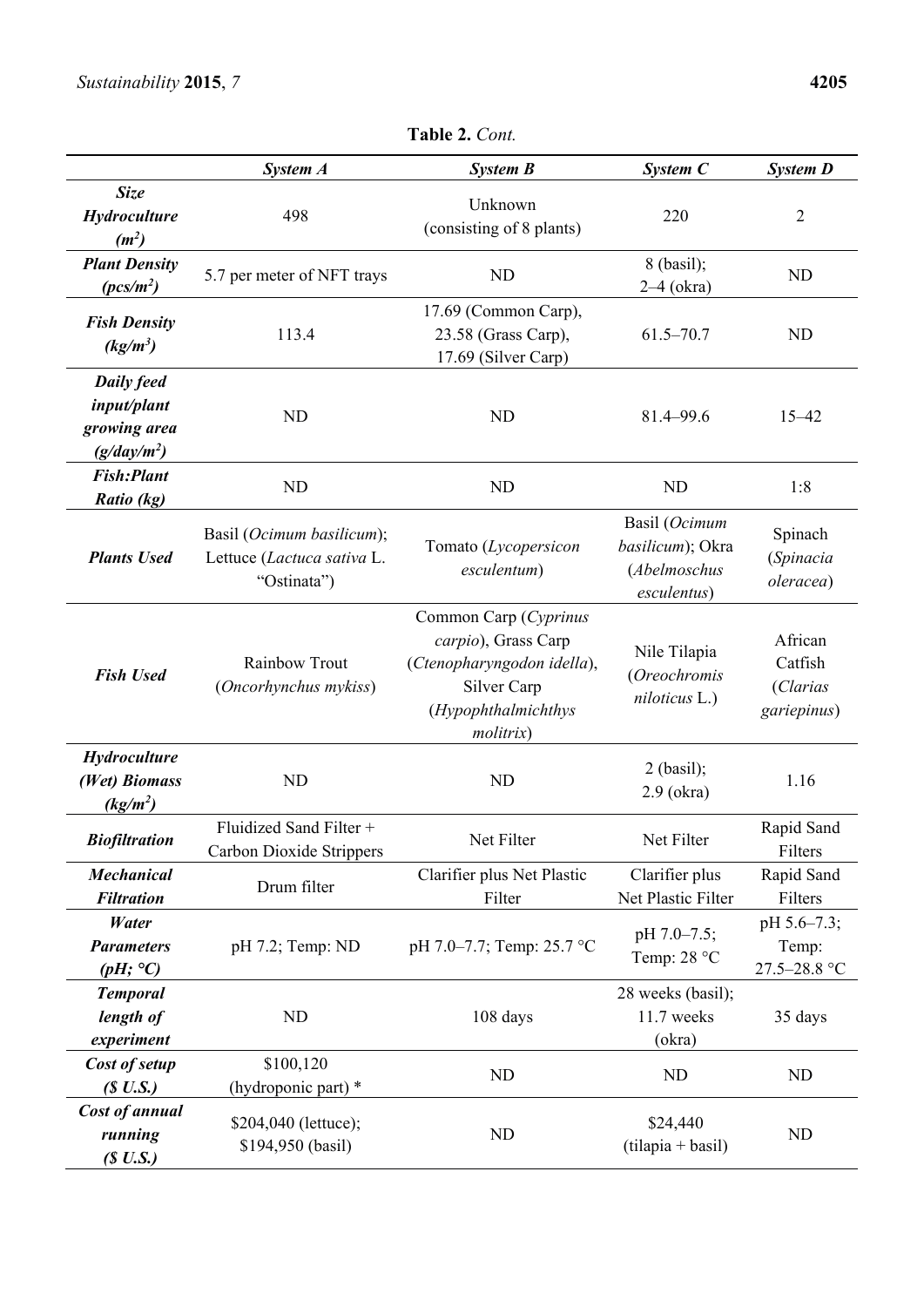|                                     | System A                                                                                                                           | <b>System</b><br>B | System C                                                                    | <b>System</b><br>D |
|-------------------------------------|------------------------------------------------------------------------------------------------------------------------------------|--------------------|-----------------------------------------------------------------------------|--------------------|
| <b>Break-even</b><br>price(SUS.)    | \$13.80 (per box of 24 lettuces);<br>\$0.53 (per basil plant)                                                                      | N <sub>D</sub>     | ND                                                                          |                    |
| Potential annual<br>profit(S, U.S.) | $$12,350 - $44,350$ (for box<br>of 24 lettuces sold at $$14–$16$ ;<br>\$27,750-\$66,090 (for basil plant<br>sold at \$0.60–\$0.70) | N <sub>D</sub>     | \$116,000 (for tilapia sold at<br>\$5.50/kg and basil sold at<br>\$22.50/kg | ND                 |

**Table 2.** *Cont.* 

\* Economic analysis is only about the hydroponic part; ND: Not described in the source.

With respect to Table 2, it is particularly noticeable that DWC systems are mainly used, and important design parameters such as fish to plant ratio or daily feed input are sometimes missing from the literature. It must be mentioned that some costs (*i.e.*, labor costs) are not taken into account, so the financial viability can only be partially estimated.

Apart from the UVI system, there is a lack of scientific literature when it comes to aquaponic experiments on large scale and during long time sequences. Moreover, many experimental setups published are small-scale replicates of the UVI design. Limited data on cost and potential profit of such systems are available [24,39,41,42]. As aquaponics is still in a maturing experimental phase, scientific research has focused more on technical aspects than economic viability. However, economic challenges need to be addressed. Experiments covering bigger production systems exist, but they are performed by private research centers or companies, whereby confidential findings are not always made accessible to third parties.

#### **4. Technical Challenges**

Aquaponics system design and application can be considered a highly multidisciplinary approach drawing from environmental, mechanical and civil engineering design concepts as well as aquatic and plant related biology, biochemistry, and biotechnology. System specific measurements and control technologies also require knowledge of subjects related to the field of computer science for automatic control systems. This high level of complexity necessarily demands in-depth knowledge and expertise of all involved fields. The biggest challenge in commercial aquaponics is its multi-disciplinarity, needing further expertise in economics, finance and marketing. Thus, a high degree of field-specific insight in terms of both practical and in-depth theoretical knowledge is required. This leads to an increasing level of complexity, which directly affects the efficiency factors of the running system. In the interest of highest efficiency and productivity, some numerical trade-offs are recommended and are outlined below. They include pH stabilization, nutrient balance, phosphorus, and pest management.

#### *4.1. pH Stabilization*

A crucial point in aquaponic systems is the pH stabilization, as it is critical to all living organisms within a cycling system that includes fish, plants and bacteria. The optimal pH for each living component is different. Most *plants* need a pH value between 6 and 6.5 in order to enhance the uptake of nutrients. The *fish* species *Tilapia* (*Oreochromis*) is known to be disease-resistant and tolerant to large fluctuations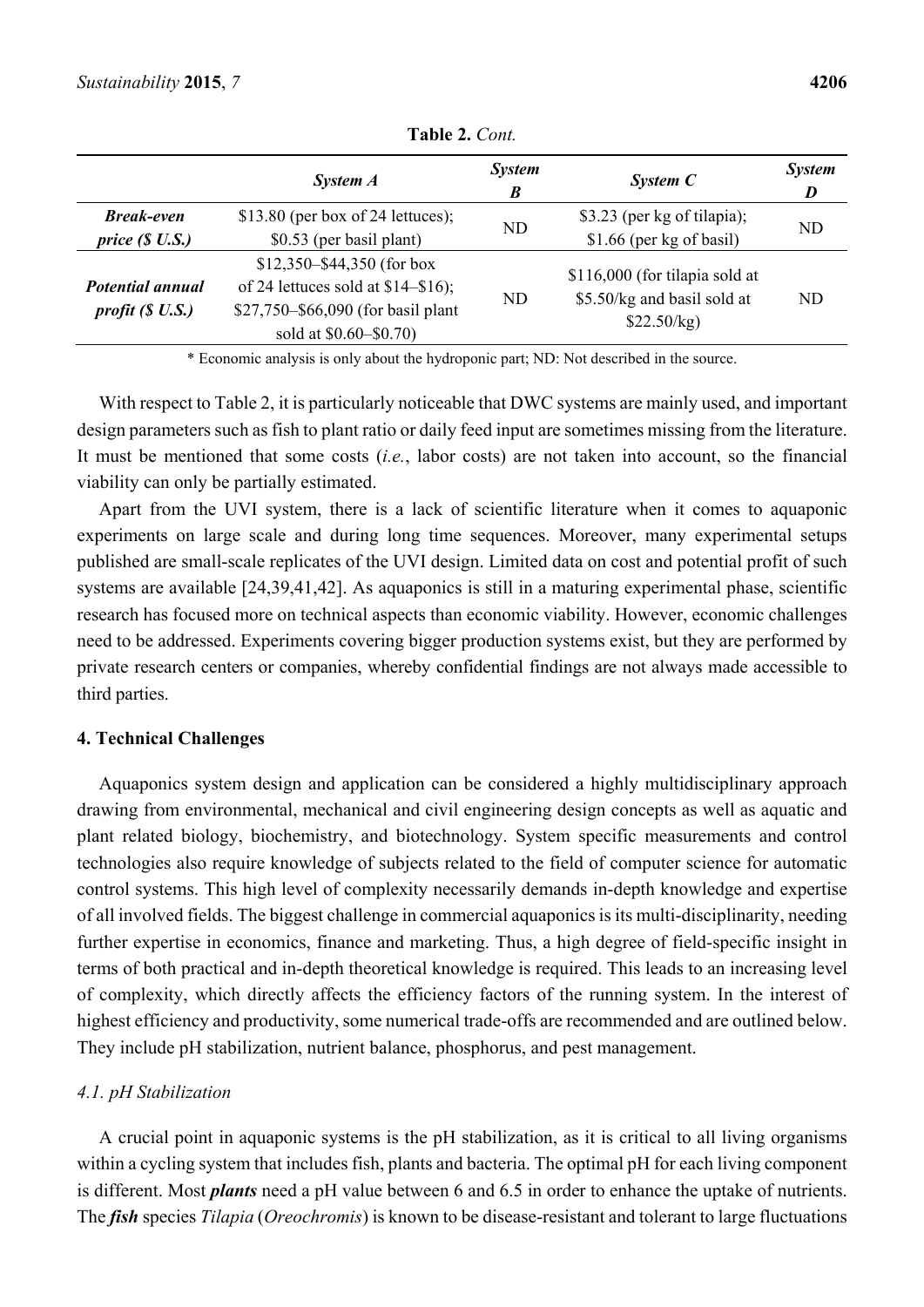in pH value with a tolerance between pH 3.7 and 11, but achieves best growth performance between pH 7.0 and 9.0 [43]. The nitrifying *bacteria* have a higher optimum pH, which is above 7. Villaverde [44] observed that nitrification efficiency increased linearly by 13% per pH unit within a pH range between 5.0 and 9.0 with the highest activity of ammonium oxidizers at 8.2. Similar observations were made by Antoniou *et al.* [45], who report the overall nitrification pH of approximately 7.8. There are three major bacteria, for which optimal pH conditions are as follows: (1) *Nitrobacter*: 7.5 [46]; (2) *Nitrosomonas*: 7.0–7.5 [47], and (3) *Nitrospira*: 8.0–8.3 [48].

Based on these data, the highest possible pH value should be consistent with the prevention of ammonia accumulation in the system. Then, the ideal pH value for the system is between 6.8 and 7.0. Although root uptake of nitrate raises pH as bicarbonate ions are released in exchange [49], the acidity producing nitrification process has a higher impact on the overall system pH, leading to a constant and slight decrease in the pH-value. There are two approaches to counteract that trend:

(1) Nutritional supplementation is the most applied method in use. By adding carbonate, bi-carbonate or hydroxide to the system, the pH value can temporarily be adjusted in line with the requirements. Also, they increase the alkalinity parameter that prevents large fluctuations in pH and thus keeps the system stable. The buffers should preferably be based on calcium, potassium, and magnesium compounds, since they compensate for a possible nutritional deficiency of those essential nutrients for plants [30]. Regarding the composition of the supplementation, it is important to seek a balance between those three elements.

(2) A proposed alternative approach is the implementation of the fluidized lime-bed reactor concept [50] into the field of aquaponics. This water neutralization concept consists of the controlled addition of dissolved limestone  $(CaCO<sub>3</sub>)$  to the acid water that leads to a continuous pH-elevating effect due to carbonate solubilization that releases hydroxide anions (OH<sup>−</sup>).

$$
\text{CaCO}_3(\text{s}) \rightleftharpoons \text{Ca}^{2+} + \text{CO}_3^{2-}
$$

Depending on pH, when CaCO<sub>3</sub> dissolves, some carbonate hydrolyses produce  $HCO<sub>3</sub>$ <sup>-</sup>

$$
CO32- + H2O \rightleftharpoons HCO3- + OH-
$$

The degree to which the pH is raised is dependent on the adjustable flow rate. However, this concept requires preliminary empirical measurements with respect to the system's steady pH-drop in order to determine the size of the lime-bed reactor taking the specific flow-rate into consideration.

#### *4.2. Nutrient Balance*

As an innovative sustainable food production system, the challenge in aquaponics is to use the nutrient input efficiently, minimizing its discard and tending to a zero-discharge recirculating system [51,52]. Fish feed, the main nutrient input, can be divided into assimilated feed, uneaten feed, and soluble and solid fish excreta [53]. Soluble excreta are mainly ammonia and is the most available mineral until it is successively transformed into nitrite and nitrate by nitrifying bacteria [54,55]. Both uneaten feed and solid faeces need to be solubilized from organic material to ionic mineral forms that are easily assimilated by plants. Minerals have different solubilization rates and do not accumulate equally [25,33], which influences their concentrations in the water. All involved microorganisms and chemical and physical mechanisms of solubilization are not well understood [20,56]. Under current practices in RAS,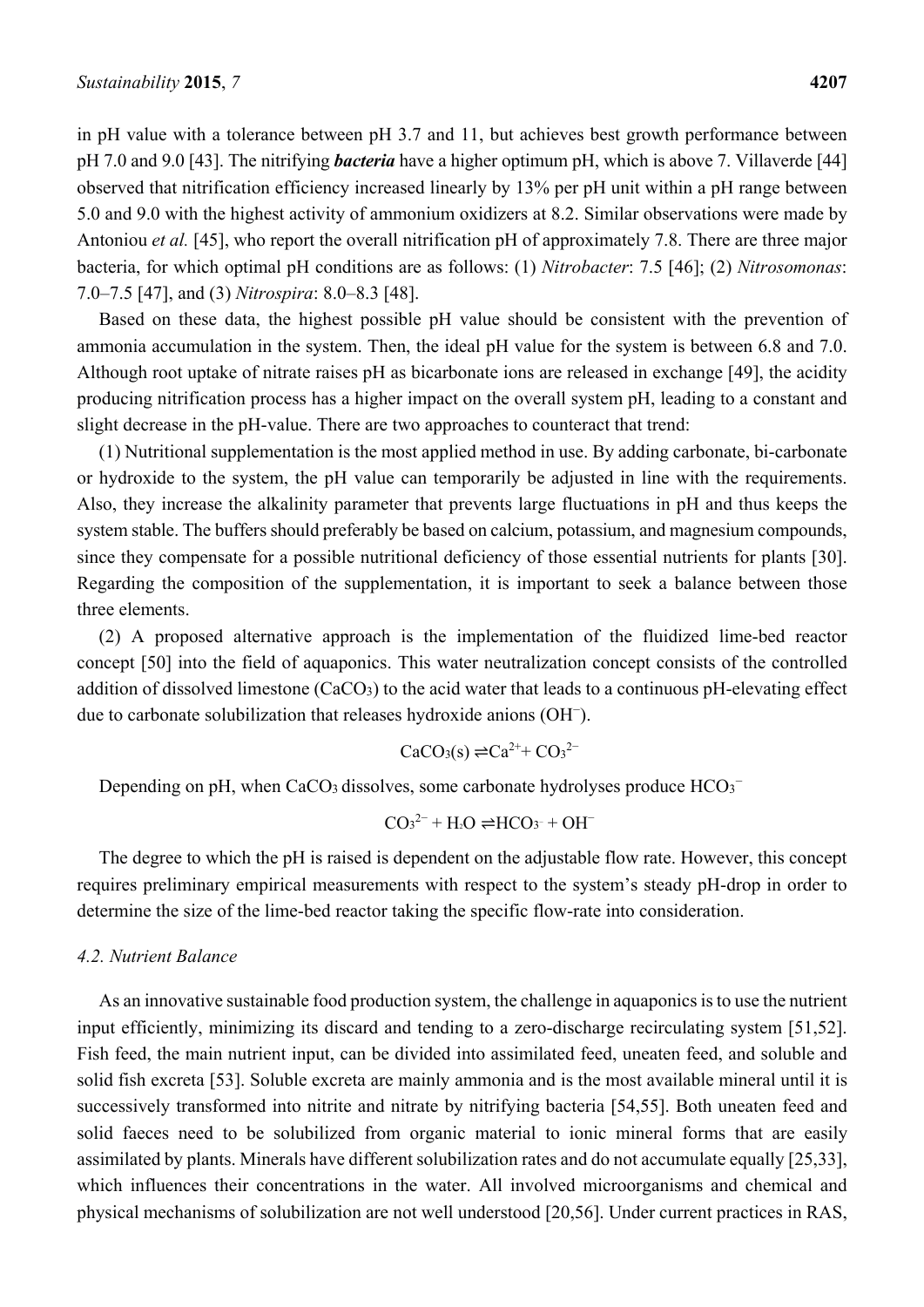the solid wastes are only partially solubilized as they are mechanically filtered out on a daily basis [57]. These filtered wastes can be externally fully mineralized and reinserted into the hydroponic beds.

Given the objective of obtaining a low environmental footprint, a zero-discharge recirculating system concept should be achievable according to Neori *et al.* [52], but more research needs to be carried out on fish waste solubilization with the objective to transform all added nutrients into plant biomass. There are two methods for mineralizing organic material that could be implemented: (1) anoxic digestion in special mineralization or settling units using bioleaching abilities of heterotrophic bacteria (e.g., *Lactobacillus plantarum*) [58]; and/or (2) using earthworm species such as *Lumbricus rubellus* capable of converting organic wastes to water enriching compounds in wet composting or grow beds [59]. Vermiculture can facilitate a high degree of mineralization as worm casts contain micro- and macronutrients broken down from organic compounds [60,61]. Addition of external sources (e.g., food waste) of feed for the worms to provide the aquaponic system with additional organic fertilizers has also been suggested [62].

Feed composition directly affects the nutrient excretion by fish, consequently affecting the water chemistry [33,63]. One challenge is to find the right fish feed composition for aquaponics in order to attain a water composition that is as close as possible to hydroculture requirements. There is a need to establish the macro- and micronutrient proportion that fish can release in the water for a given feed in a given system; this depends on fish species, fish density, temperature, and type of plants (*i.e.*, fruity plants or leafy greens). This will allow prediction of the subsequent mineral addition needed to match optimal plant growth requirements. Inorganic mineral input adds extra cost and issues for sustainable resource management (e.g., global P peak production reality) [12–14,64]. Thus, fish feed composition should be adapted to minimize this mineral addition while ensuring required nutrition properties for fish yield and avoiding phytotoxic mineral accumulation (e.g., Na). The fish feed origin regarding its environmental footprint should also be taken into account. Low trophic fish species should be preferred and alternative production solutions should be promoted such as human food waste recycling [65], insects, worms, aquatic weed, and algae as a feed base [66,67]. Also, some fish–plant couples might be more appropriate than others in terms of overlap between nutrients profiles offered by excreta and nutrient profiles demanded by plants. Identifying these couples would assure an optimum use of the available nutrients.

A comparison of mineral concentrations in the published aquaponics literature (Table 3), with recommended recirculating hydroponics solutions leads to two main observations: (1) there is a lack of aquaponic data for some macro- and micro-elements, indicating the necessity of more research focus on them; (2) for the available data, the aquaponic concentrations are below the recommended hydroponic level. However, Rakocy and Lennard (pers. comm.) report that hydroponics and aquaponics nutrient solutions are not comparable for many reasons. The nature of the total dissolved solid (TDS) is not the same in these systems. In hydroponics, TDS consists mainly of mineral compounds, while in aquaponics it includes organic molecules wherein nutrients can be locked up and overlooked by measuring procedures such as electrical conductivity (EC) or aqueous sample filtration. Both aqueous sample filtration and the EC measurement methods only take nutrients that are available in ionic form into account. These suspended organic solids are assumed to promote growth because they might simulate natural growing conditions as found in soil, unlike the growing environment of hydroponics [68].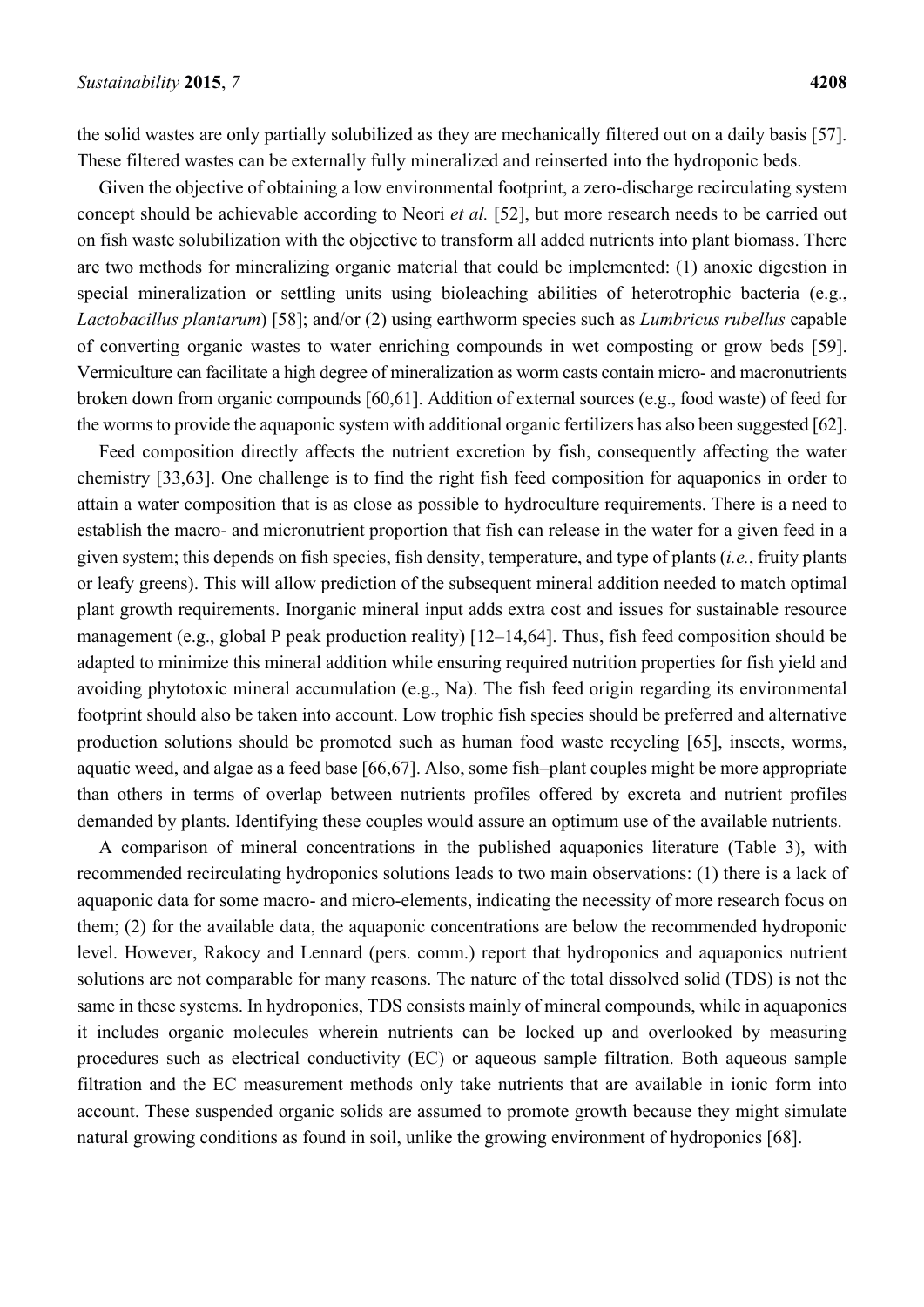# *Sustainability* **2015**, *7* **4209**

| <b>Plant Species</b>                   | <b>System</b> | pН          | Ca  | Mg             | Na        | K   | <b>TAN</b> | $NO3-N$ | $PO4-P$ | $SO4-S$ | <b>CI</b>  | Fe  | Mn   | Cu   | Zn   | B    | Mo   | <b>Source</b>                      |
|----------------------------------------|---------------|-------------|-----|----------------|-----------|-----|------------|---------|---------|---------|------------|-----|------|------|------|------|------|------------------------------------|
| Lettuce (Lactuca sativa)               | Hydroponic    | $5 - 6.2$   | 180 | 24             |           | 430 | 18         | 266     | 62      | 36      |            | 2.2 | 0.3  | 0.05 | 0.3  | 0.3  | 0.05 | Sonneveld and<br>Voogt, 2009 [69]  |
| Lettuce (Lactuca sativa)               | Hydroponic    |             | 200 | 50             | $50 - 90$ | 210 |            | 190     | 50      | 66      | $65 - 253$ | 5   | 0.5  | 0.15 | 0.15 | 0.3  | 0.05 | Resh, 2012 [23]                    |
| Lettuce (Lactuca sativa)               | Aquaponic     | 8           |     |                |           | 48  |            | 20      | 10      |         |            |     |      |      |      |      |      | Al-Hafedh et al.,<br>2008 [70]     |
| Lettuce (Lactuca sativa)               | Aquaponic     |             | 180 | 44             | 17        | 106 |            | 137     | 9       |         |            |     |      |      |      |      |      | Pantanella et al.,<br>2012 [71]    |
| Basil (Ocimum basilicum<br>'Genovese') | Aquaponic     | 7.4         | 12  | $\overline{7}$ |           | 45  | 2.20       | 42      | 8       |         |            | 2.5 | 0.8  | 0.05 | 0.44 | 0.19 | 0.01 | Rakocy et al.,<br>2004 [24]        |
| Water spinach<br>(Ipomoea aquatica)    | Aquaponic     | $5.6 - 7.3$ |     |                |           |     |            | 20      | 17      |         |            |     |      |      |      |      |      | Endut et al., 2010 [31]            |
| Tomato (Solanum lycopersicum)          | Hydroponic    | $5 - 6.2$   | 110 | 24             |           | 254 | 18         | 151     | 39      | 48      |            | 0.8 | 0.6  | 0.05 | 0.3  | 0.2  | 0.05 | Sonneveld and<br>Voogt, 2009 [69]  |
| Tomato (Solanum lycopersicum)          | Aquaponic     | 7.7         | 34  |                |           | 27  | 0.33       | 35      | 8       |         |            | 0.2 |      | 0.04 | 0.37 |      |      | Roosta and<br>Hamidpour, 2011 [37] |
| Okra (Abelmoschus esculentus)          | Aquaponic     | 7.1         | 24  | 6              | 14        | 64  | 1.58       | 26      | 15      | 6       | 12         | 1.3 | 0.06 | 0.03 | 0.34 | 0.09 | 0.01 | Rakocy et al.,<br>2004 [38]        |

# Table 3. Comparison of pH and nutrient concentrations in hydroponic and aquaponic solution for different plant species, all nutrients reported in mg L<sup>-1</sup>.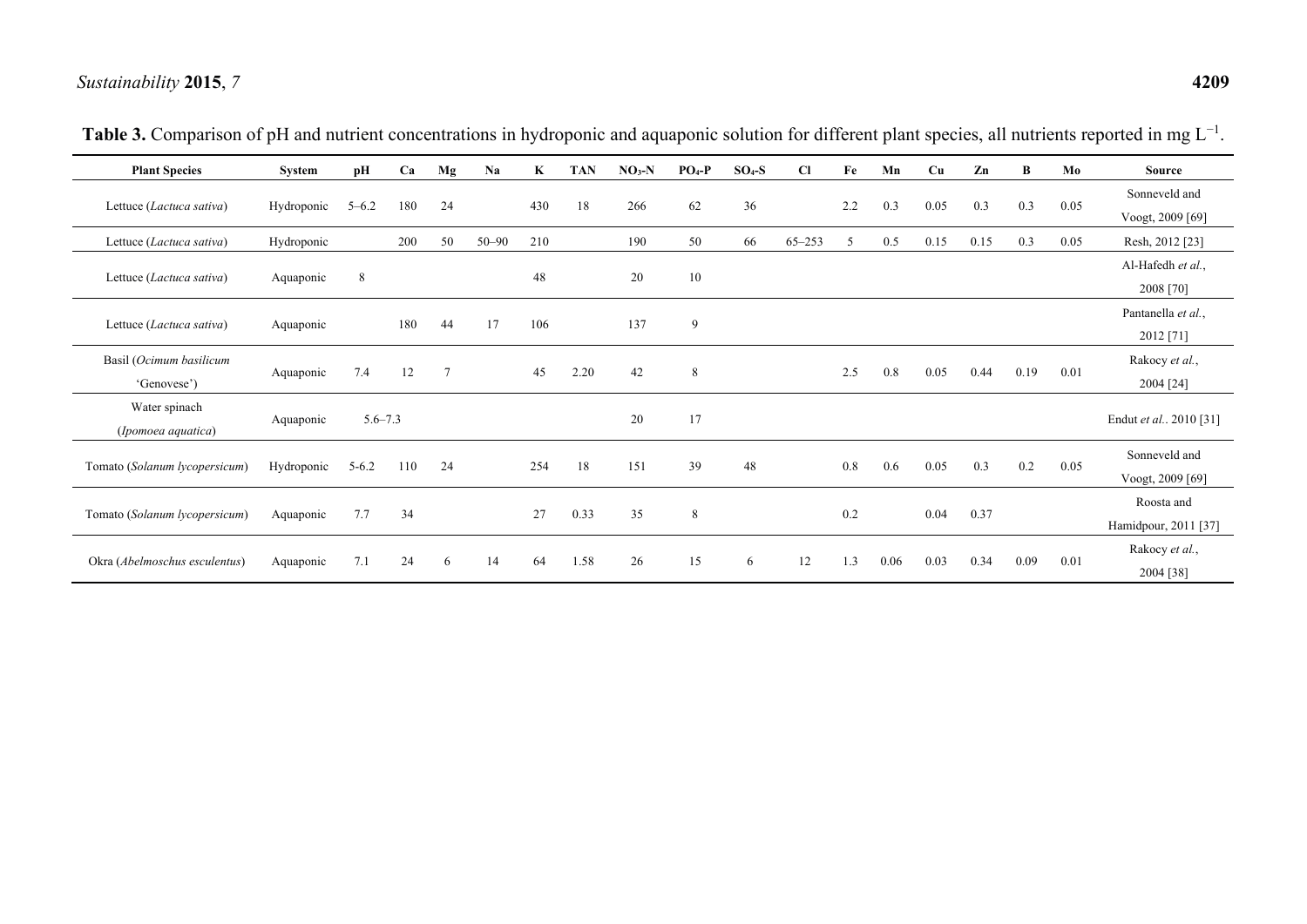There is a lack of knowledge about the nature of organic molecules and the biochemical processes occurring for their assimilation by plants. Some can be taken up directly or need complex biodegradation to make them available. Another difference is the microflora inherent to aquaponics while sterilization occurs in hydroponics. This microflora can have significant beneficial effects on plant growth and organic molecules' assimilation. Hence, some aquaponics investigators report similar or even better yield than hydroponics for some crops, despite lower concentrations of mineral nutrients [1,71,72–75].

Voogt [76] identifies three aspects of the hydroponic nutrient solution composition that should be taken into account in aquaponics: (1) elemental uptake ratio compared to nutrient composition; (2) ease of uptake of specific elements; (3) the type of growing system that also require a specific nutrient composition. The composition of a nutrient solution must reflect the uptake ratios of individual elements by the crop, otherwise it will lead to either accumulation or depletion of certain elements. As the demand between crops differ, the basic compositions of nutrients solutions are crop specific [77]. The uptake of elements differs widely, the absorption of some can be more difficult and necessitates relatively higher ratios than the straightforward uptake ratio of the crop.

The optimal nutrient levels for leafy and fruity vegetables in aquaponics systems are not yet well established. Additional research should be carried out to assess the optimum value of mineral concentration per single crop or hybrid multi-crop systems regarding growth rate and crop yield. Optimal suspended organic solids' level should be identified with respect to its impact on vegetative growth. Also, a special emphasis should be placed on crop quality since productivity should not be the only argument for competitiveness. For output purposes, this should be compared to (1) hydroponic crop grown with mineral nutrient solution; (2) conventionally soil-based agricultural methods; and (3) organic soil-based agricultural methods. Within-system comparative studies address the productivity, as the macro- and micronutrient composition of the products will play a decisive role with respect to future orientation of healthy and efficient quality food production. A deeper understanding of the biochemical processes occurring in solid fish waste solubilization is necessary with the aim to increase mineral levels in aquaponic water by implementing process and specific waste biofiltration units.

#### *4.3. Phosphorous*

Among the different minerals, phosphorus (P) deserves a specific attention. It is a macronutrient, which is assimilated by plants in its ionic orthophosphate form  $(H_2PO_4^-$ ,  $HPO_4^{2-}$ ,  $PO_4^{3-}$ ). It is essential for both vegetative and flowering stages of plant growth [78]. In RAS, 30%–65% of the phosphorus added to the system via fish feed is lost in the form of fish solid excretion that is filtered out by either settling tanks or mechanical filters [25,79]. Moreover, organic P solubilized as orthophosphate can precipitate with calcium (e.g., hydroxyapatite–Ca<sub>5</sub>(PO<sub>4</sub>)<sub>3</sub>(OH)) making these elements less available in solution [25,56]. Consequently, aquaponic experiments report a range of  $1-17$  mg L<sup>-1</sup> PO<sub>4</sub>-P [24,31,32,38,70,80]. However, recommended concentrations in standard hydroponics are generally between 40 and 60 mg L<sup>−</sup><sup>1</sup> PO4-P [23,69,81]. This discrepancy suggests that phosphate should be added to aquaponic systems, especially for fruity vegetables that do not yet show satisfying yields in aquaponics [82]. Phosphorus is a finite and scarce mining resource and subsequently, an expensive component of hydroponic solutions. Sufficient phosphorus production will certainly be a major concern in the near future [12,14,64]. Therefore, solutions to reuse the discharge of P-rich effluents must be explored [83,84].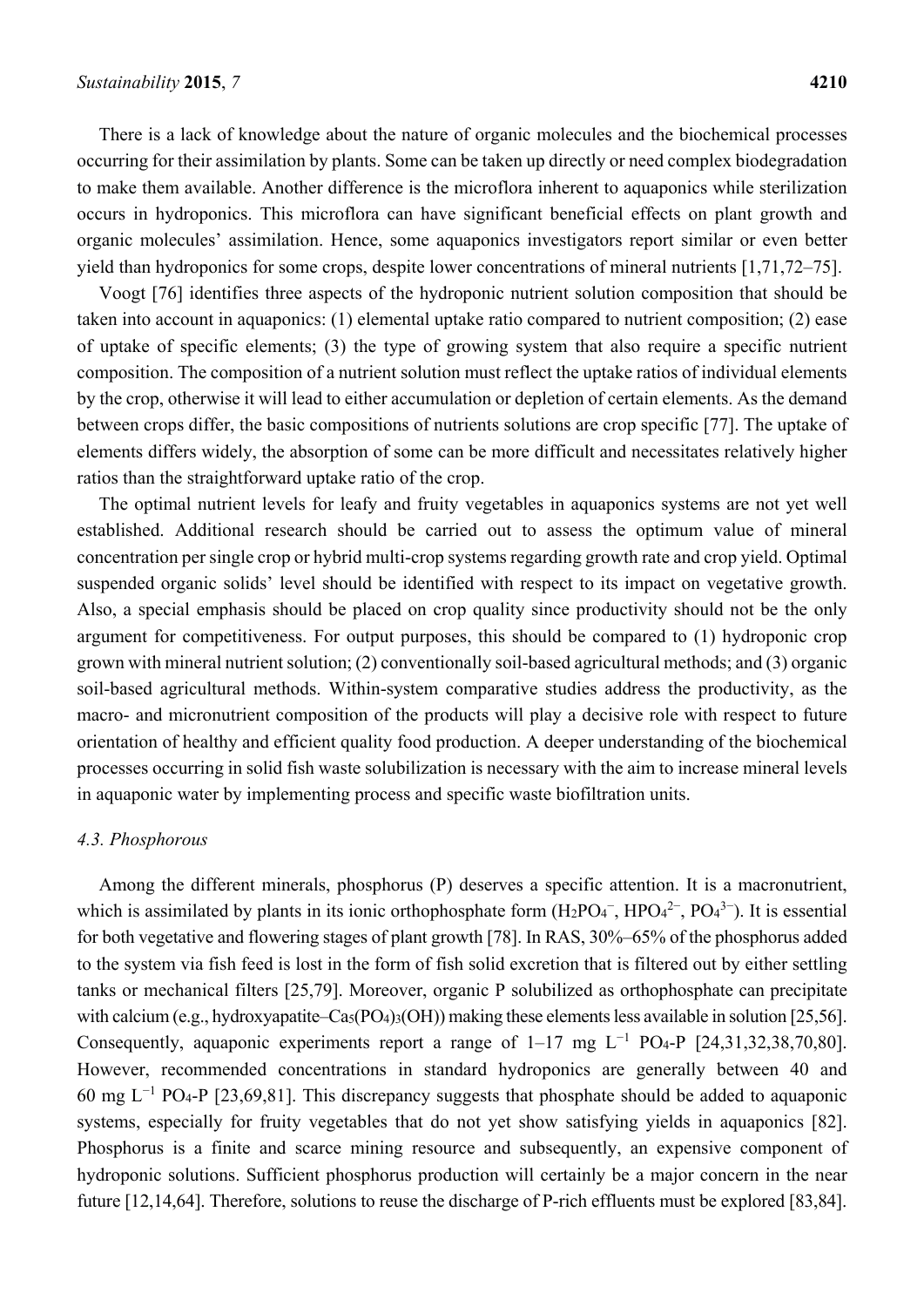As up to 65% of P can be wasted in form of aquaculture effluent sludge, recovery solutions should be developed to achieve zero-discharge systems. For example, leachate rich in P could be obtained by sludge digestion with selected P-solubilizing microorganisms [58] and then reinserted in the hydroponic part of the system. The ultimate objective is to develop a zero-discharge recirculating system with maximum nutrient recycling transformed into plant biomass and improved yield.

### *4.4. Pest and Disease Management*

The challenges of pest and disease management is another aspect that needs further improvement [22]. Aquaponic systems are characterized by a broader range of microflora than conventional hydroponic systems, especially because the breeding of fish and biofiltration occurs in the same water loop. Conventional pesticides that are used in hydroponics cannot be used in aquaponics because of toxicity risk to the fish and to the desired biofilm (e.g., autotrophic nitrifying biofilm) [82]. The need to maintain the nitrification biofilm and other nutrient solubilizing microorganisms also prevents the use of antibiotics and fungicides for fish pathogen control and removal in the aquatic environment. Furthermore, antibiotics are not allowed for plant application so their use against fish pathogens must be avoided in aquaponic systems. These constraints demand innovative pest and disease management solutions for fish and plants that minimize impacts on fish and desired microorganisms. Plant and fish pests and pathogens can be divided into four different categories based on specific alternative treatment solutions. These are (1) plant pests—mostly insects that damage the leaves and roots (e.g., aphids, spider mites); (2) plant diseases—microorganisms (e.g., bacteria, fungi) and viruses that attack plants; (3) fish parasites (e.g., monogenea, cestoda); and (4) fish diseases caused by viruses and microorganisms.

Rearing and crop practices that decrease the occurrence of diseases could be applied such as preventive sanitary measures, low density of fish and/or plants, and/or control of environmental conditions, which decrease relative humidity around the plants. In addition to these practices, a few innovative methods of biocontrol already exist for plants cultivated under field or greenhouse conditions. These methods are based on the use of microorganisms with biocontrol activity [85,86], or extracts of such microorganisms or extracts of plants (including essential oils) that show high antimicrobial efficiency and short residence time [87,88]. It will be a challenge to select and adapt these methods to aquaponics systems, considering their compatibility with the other living organisms of the system. Furthermore, microbial diversity can be beneficial for plants. The presence of some mutualistic microorganisms in the plant biosphere can retard the development of pathogens [34,89,90] while promoting growth (e.g., plant growth-promoting rhizobacteria and plant growth-promoting fungi).

Since the presence of a broad range microflora belongs to aquaponic practices, the occurrence of pathogens and risk for human health should also be established, in order to assess the safety of aquaponics and to conduct appropriate quality control. These challenges can lead to the production of products that are quality and pesticide free certified (e.g., organic) and thereby achieve a higher prize in the market and leads to a healthier population [91].

# *4.5. Other Technical Challenges*

The regulation of the nitrate level in aquaponics is another challenge. Leafy vegetables need 100–200 mg L<sup>-1</sup> of NO<sub>3</sub>-N concentration, while fruity vegetables need lower level at species specific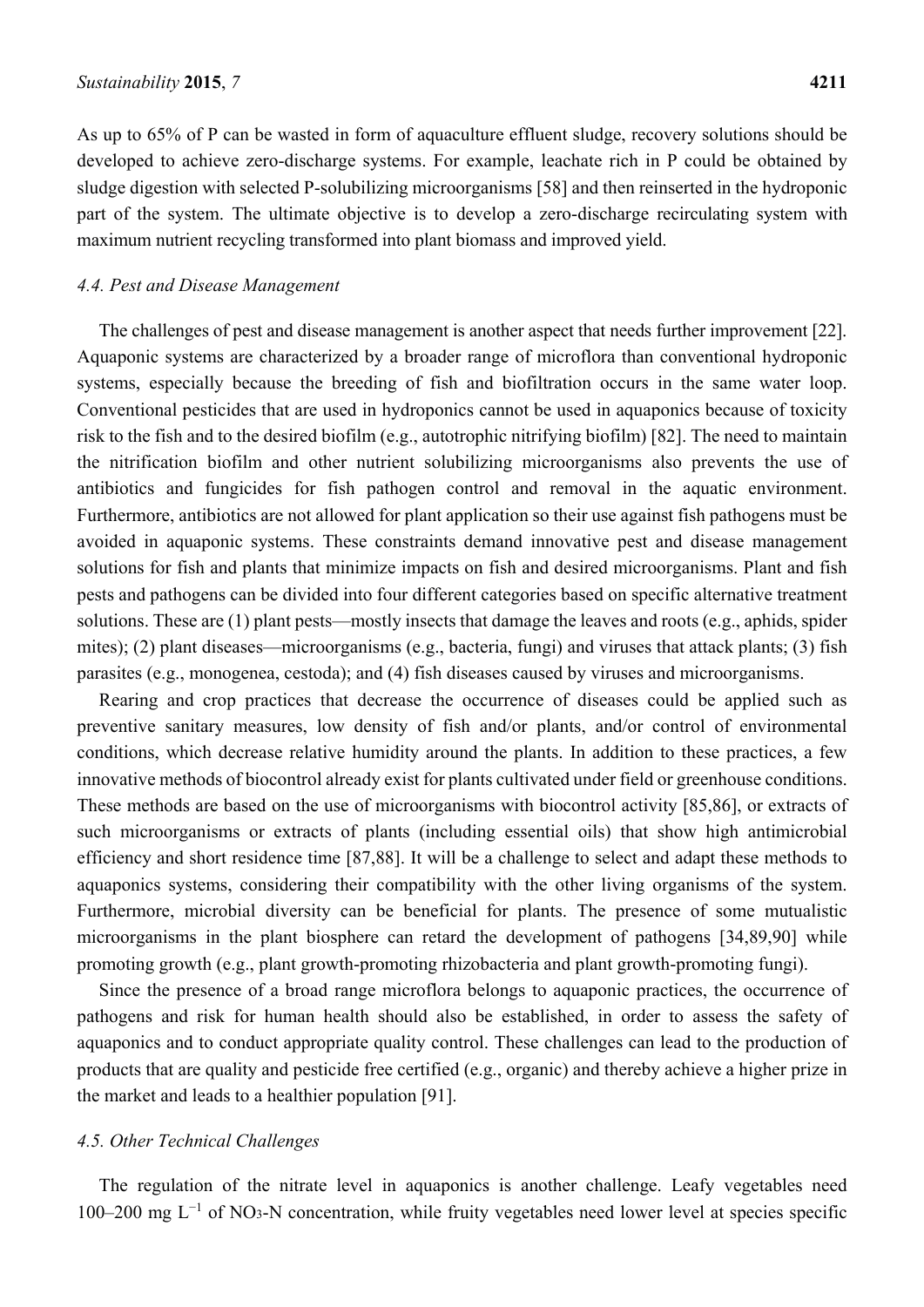growth stages [23]. Intermittent intervals of high nitrate can be harmful for fish and nitrate concentration must stay under a certain threshold to avoid adverse physical effects to sensitive species (e.g., 100, 140, 250 mg L<sup>−</sup><sup>1</sup> NO3-N for *Oncorhynchus mykiss*, *Clarias gariepinus*, *Oreochromis niloticus*, respectively [92–94]). Therefore, it is of particular relevance to determine the best practical means (BPM) fish:plant ratio before setup and/or implement a flow-controlled denitrification unit in the system in order to be able to adjust the desired nitrate level. Some denitrification tanks are already used in RAS [19], however, the technology is not yet fully developed. The approach involves creating anoxic conditions in a column by using the sludge as an organic carbon source for heterotrophic denitrifying microorganisms and recirculates the nitrate-rich water through it. If anoxic conditions are applied in sludge, heterotrophic microorganisms are able to use nitrate instead of oxygen as electron acceptor and reduce it successively to gaseous nitrogen  $(N_2)$  [95]. A critical step is to guarantee additional bio filtration before discharging the treated water back into the system to reduce the risk of toxic  $NO<sub>2</sub><sup>-</sup>$  ions from the denitrification process entering the system.

Together with environmental conditions, the population density is the most important parameter for the fish well-being. In outdoor aquaponics facilities such as the UVI system, the common tilapia fish density without use of pure oxygen is around 30–40 kg m<sup>-3</sup>. A higher density up to 60 kg m<sup>-3</sup> can be achieved in greenhouses [96]; this may be due to more algae and cyanobacteria blooms under longer daylight conditions, producing more oxygen from increased photosynthesis. These characteristics, however, cannot be generalized. In fact, different fish species require different optimal water quality; e.g., warm water species tilapia require a dissolved oxygen (DO) level of 4–6 mg  $L^{-1}$ , whereas the cold water species trout needs at least 6–8 mg  $L^{-1}$  DO [97]. Dissolved oxygen is not the only factor that needs to be kept stable. Large fluctuations in temperature and pH might harm fish, plants, and nitrifying microorganisms [98,99]. Despite this fact, temperatures for warm water species such as tilapia and nitrifying bacteria can be 25 °C–30 °C, whereas most plants rather prefer colder water temperatures (approx. 20  $\textdegree$ C $-25 \textdegree$ C).

Thus far, aquaponics has been built on a trade-off between the needs of fish and plants, respectively. Development is now needed to achieve optimal conditions for both fish and plants with either: (1) emphasis on interdependent parameters of both system components (e.g., combining fish and plant species that preferably require similar environmental conditions within the same range of temperatures and pH that ensure bacterial nitrification); or (2) the physical separation in two recirculating loops, *i.e.*, an aquaculture and hydroponic loop, described as decoupled systems, where optimal condition for each system is applied with periodic water exchange between them. These are different types of solutions that may contribute to the breakthrough of commercial aquaponics.

#### **5. Socio-Ecological Challenges**

Aquaponics as such is also responding to diverse ecological and social challenges, which point to the importance to focus on efficient and sustainable forms of agricultural production. Socio-ecological challenges include mineral recycling, water scarcity, energy availability, overfishing, as well as urban farming and short supply chains. They are outlined below.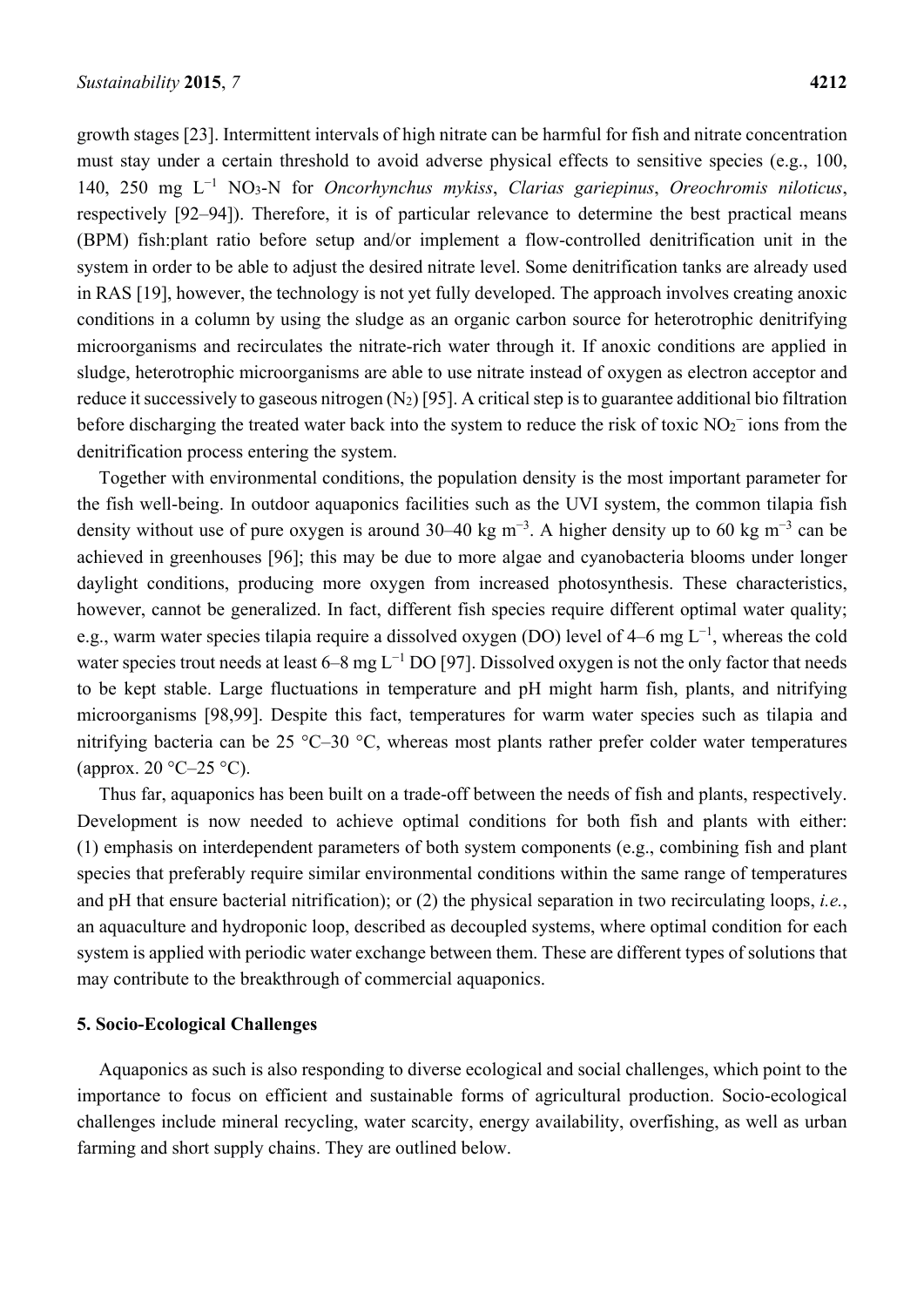#### *5.1. Mineral Recycling*

In terms of sustainability, both phosphorus and potassium are major components of agricultural fertilizers, and like oil, they are non-renewable resources. Therefore, increasing use and depletion of these minerals without reuse or recapture has a negative impact on and is of significance to their future supply. This in turn would have dramatic consequences for global food security. Nutrient recycling policies, especially for phosphorus, are crucial in order to avoid global food shortages [12,14].

#### *5.2. Water*

An increasing number of countries are facing economic and physical water scarcity, leading to a growing incapability in feeding their people [100]. On average, global agriculture uses around 70% of the available freshwater resources. In arid climate zones such as the Middle East and North Africa, the agricultural water consumption can even be up to 90% [101]. Compared to conventional agriculture, aquaponics uses less than 10% of water, depending on the climatic conditions [102]. Aquaponics can reduce fresh water depletion associated with irrigation whilst guaranteeing safe encouraging sustainable farming and food production practices, which in turn reduces the freshwater consumption in countries facing water stress. System related water losses that occur in evaporation, plant transpiration and the water content of the agricultural products can be compensated for by capturing water from air humidity [103] or by reverse osmosis desalination plant in coastal areas [104,105].

### *5.3. Energy*

The energy requirements of aquaponics are likely to be based on system configuration (design, species, scale, technologies) and geographic location (climate, available resources). For each location, different measures are needed in order to ensure that each system will have a suitable sustainable energy source all year round to provide stable conditions for fish and plants. This is crucial, as fluctuations in temperature might harm fish, plants, and nitrifying microorganisms [98,99]. This requirement constitutes a mandatory factor in regions with constantly and seasonally changing climatic conditions as well as in hot and arid climatic zones. Ensuring stable conditions may be achievable in equatorial areas without additional technology. Harnessing solar energy can be beneficial in order to either run climate control systems within greenhouses (e.g., via air conditioning operated by solar photovoltaic modules), or to heat up a low-energy greenhouse with passive solar heating [106]. The latter option is practicable for small sized non-commercial (passive solar) greenhouses, but may not be suitable for larger greenhouses because of the high thermal resistance and high energy losses, associated with medium and large greenhouses. These larger structures may require alternative solutions. In countries such as Iceland and Japan, near-surface geothermal energy can be used by means of heat pumps and direct geothermal heat for maintaining the indoor temperature at the desired level [107,108]. Countries with comparatively unfavorable geological conditions still might assess possible options in terms of using waste heat of combined heat and power (CHP) units to heat the greenhouse during cold days [109] or cool them down during hot days. Those CHP units can mostly be found in combination with agricultural biogas plants, whereby surplus heat is fairly cheap for further disposal. Alternatively, they might consider using fish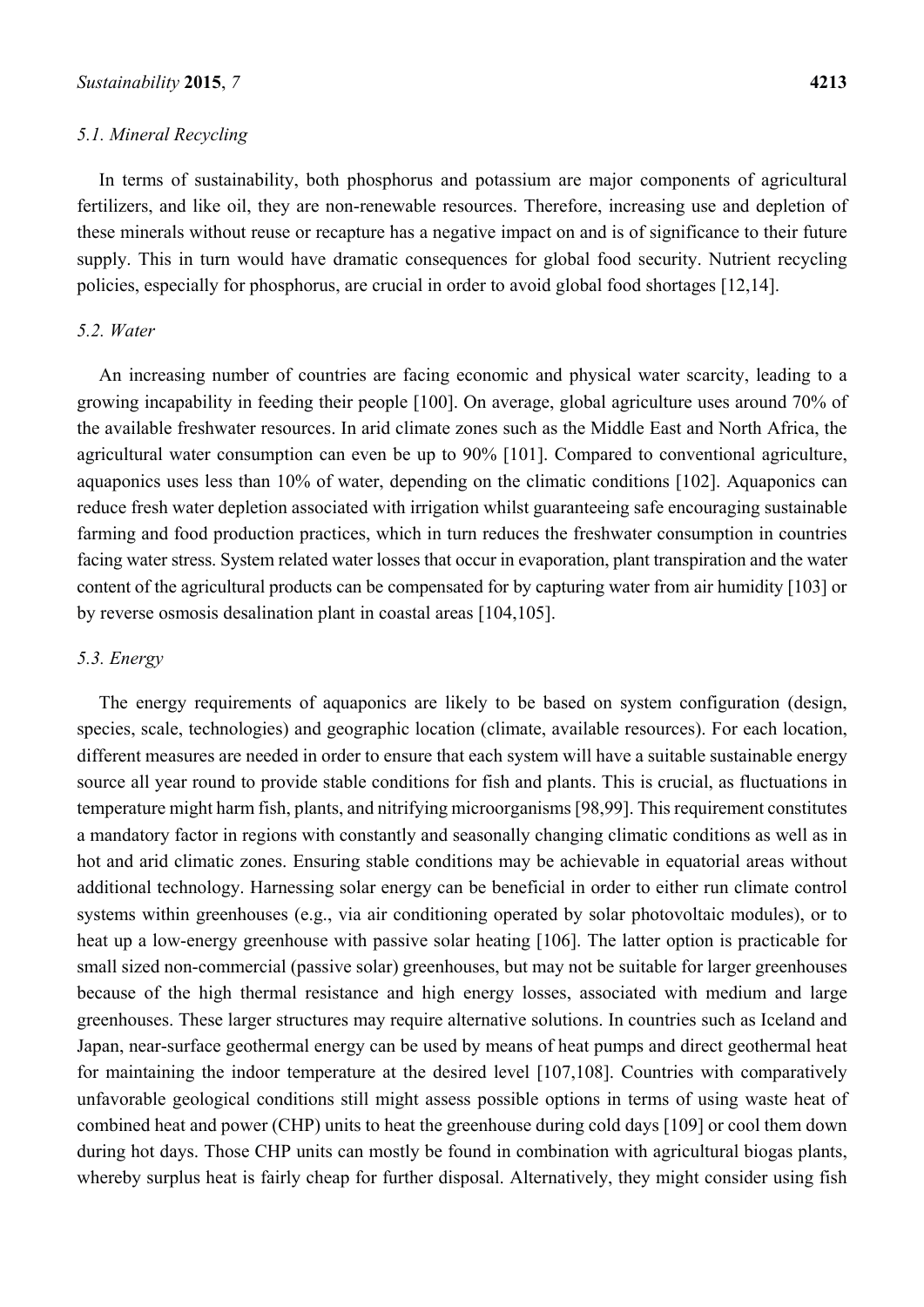and plant species that are more suitable for the respective climatic conditions in order to avoid the expensive heating or cooling down of the system's water.

#### *5.4. Overfishing*

Eighty percent of the world's oceans are fully- or over-exploited, depleted or in a state of collapse. One hundred million tons of fish are consumed worldwide each year, providing 2.5 billion people with at least 20% of their average per capita animal protein intake [110]. Fish is one of the most efficient animal protein producers, with a food conversion ratio (FCR) between 1 and 2 [111]. Since fish demand is increasing whilst the fishing grounds are overexploited [112], aquaculture is the fastest growing sector of world food production [110]. Adverse effects of this development include the high water consumption in case of conventional fish protein production [113], and release of up to 80% of N and 85% of P per kg of fish feed [20,79] into the environment. This causes the loss of valuable nutrients, resulting in eutrophication in rivers, lakes and coastal waters, and excessive productivity leading to vast dead zones in the oceans [114]. However, it has to be noted that high-protein fishmeal and fish oil are still key components of aquaculture feeds [115]. Between 2010 and 2012, 23% of captured fish was reduced to fishmeal and fish oil [115]. Decreasing the proportion of both fishmeal and fish oil in fish feed is thus a challenge that needs to be addressed.

#### *5.5. Urban Farming and Short Supply Chains*

Aquaponic systems can be set up almost everywhere and have the potential to (sub-)urbanize food production. This could bring important socio-environmental benefits. Aquaponic farming plants could be implemented in old industrial neglected buildings with the advantages of re-establishing a sustainable activity without increasing urbanization pressure on land. Roof gardens would be another possibility, allowing the saving of space in urban areas. If greenhouses are used on roofs, they can insulate buildings while producing food [116]. Another important aspect is minimizing the distance between the food producer and consumer. The longer the supply chain, the more transport, packaging, conservation and labor needed, leading to substantial decreases of resources and energy (e.g., up to 79% of the retail price in US conventional food distribution [117]). Shortening and simplifying the food supply chains can drastically diminish their environmental impacts, while providing cities with fresher products. This also allows the consumer to clearly identify his food origin [118,119]. Nevertheless, one should not underestimate the development of rural locations, where farmland is plentiful. As aquaponics can be considered a high-tech agricultural method, it is necessary to assure knowledge transfer in this field to maintain skilled labour forces.

### **6. Economic Challenges**

The current literature cannot be used to critically assess and predict economic challenges; as presented in Table 2, only two economic sub-studies are available in the peer-reviewed literature [24,36]. At this early stage of scientific research, the main focus has been on technical aspects of aquaponics; financial figures held by private research entities are not shared with the public. Furthermore, it is difficult to compare the two systems to determine which is better as information may not be available for all system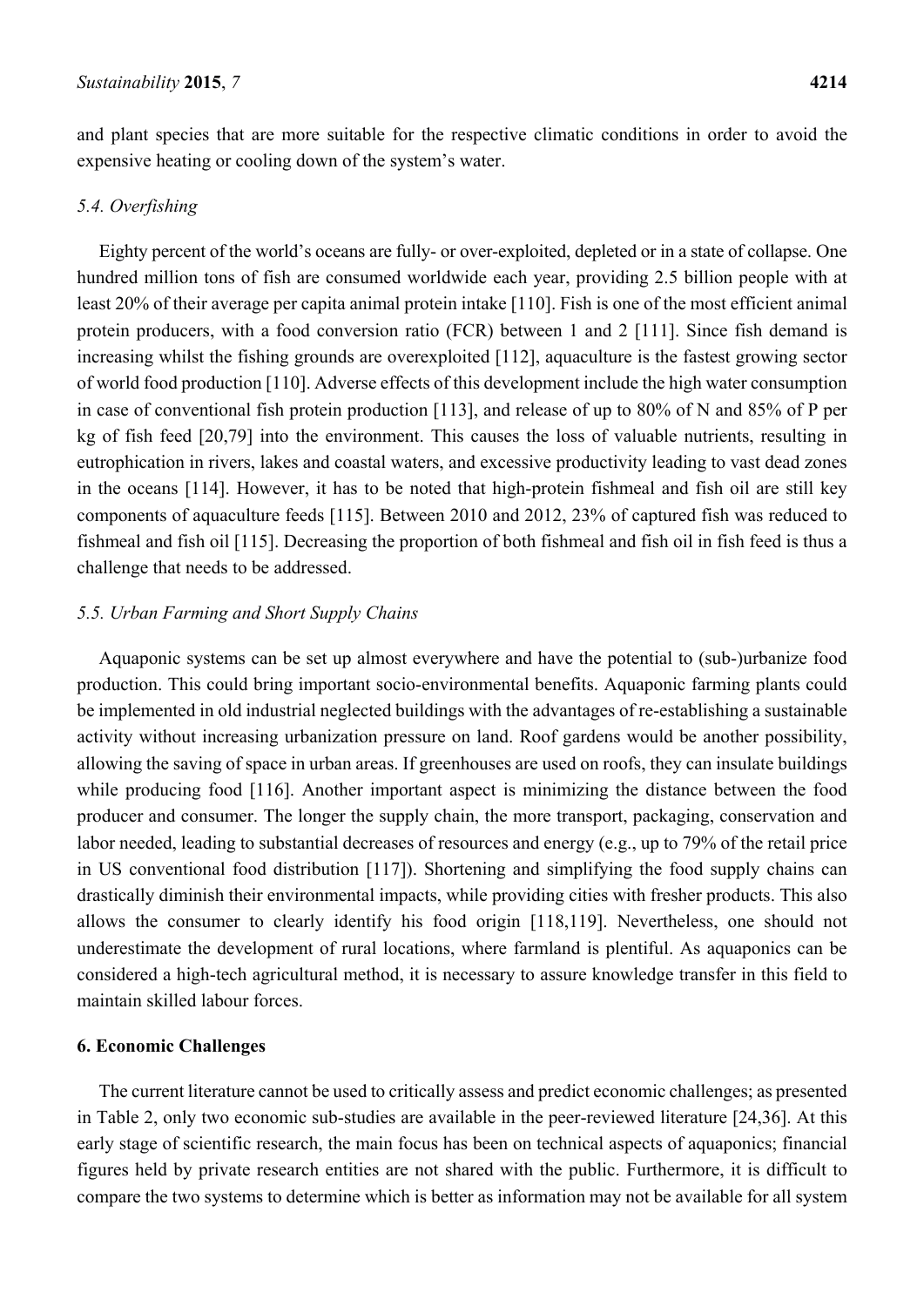parameters and outputs. For example, light intensity (lm) was not reported by Rakocy *et al.* [24], yet this is one of the major factors affecting plant growth and thus the harvested biomass. Overall, system costs can be measured in the cost per square meter, which is influenced by the complexity of the system and this is closely related to climatic and geographic conditions such as seasonal daylight availability, temperature extremes, and fluctuation of warmth and cold. Also, dynamic costs such as maintenance costs (*i.e.*, price per kWh and labor) and sales revenues in regional markets might differ, making it more difficult to make accurate economic evaluations. Even comparing the most expensive item within a system is difficult, as it differs per region and country (e.g., electricity prices, heat availability, *etc.*). Consequently, there is no general optimal system, as the system must be adjusted to environmental conditions. Another approach could be to calculate the cost savings by comparing the cost of RAS and hydroponics separately to the same system and integrated to an aquaponic system, under the same environmental and market conditions. Hence, Rupasinghe and Kennedy [120] calculated an improvement of the net present value of 4.6% in an integrated aquaponic system of lettuce and barramundi. Unfortunately, there are no other studies available for comparison.

Market prices, one of the major factors for profit, can greatly vary between countries for several (e.g., cultural, historical availability) reasons. However, the profit margins will definitely be higher if the product manufacturing costs are low and the food distribution supply chain is short. The transport, packaging and conservation of the food are time and energy consuming, which has an effect on the additional costs and freshness of the products. In order to meet these problems, more urban and peri-urban fresh food production plants need to be implemented to guarantee efficient short food supply chains [119].

Rakocy [21] showed with respect to the crop choice, leafy greens generally achieve a higher profitability than fruity vegetables. In an initial economic analysis, given the University of Virgin Islands (UVI) system design, they had a profit margin with basil exceeding almost by a factor 4 of that of lettuce. This finding should be viewed with a degree of caution because of different domestic market dependencies. Nonetheless, when addressing economic optimization, the three most important factors are: (1) sustainability considerations, which, in the case of aquaponics, are interrelated with economic profits, since the reuse of resources should cut costs for the producer and for the customer; (2) technical optimization of processes (e.g., nutrient availability in different growth stages, nutrient recycling, *etc.*), and; (3) system components (e.g., design of the hydrological regime, P recycling unit, pH stabilizing reactors, *etc.*).

Although Vermeulen and Kamstra [22] state that the actual perceived environmental benefits of nutrient reuse, energy efficiency and land use seem only marginally cost-effective, the aspects of possible differences in product quality and societal value are not necessarily reflected in business costs. Also, the use and cost of fertilizers in hydroponic production systems has an increasing importance, as fertilizer costs lie between 5% and 10% of the overall costs, and scarce fossil fuels are required in their manufacture [121]. The costing forecasts for fossil fuels could rather exacerbate the situation further and increase the demand of alternative fertilizing solutions such as using waste. Another resource that becomes increasingly scarce is fresh water. Reprocessing instead of discharging contaminated water will be a big challenge that needs to be met in the future. Taxes for wastewater discharge or strong limitations in discharge by local or national policies might become a factor as all point source discharges are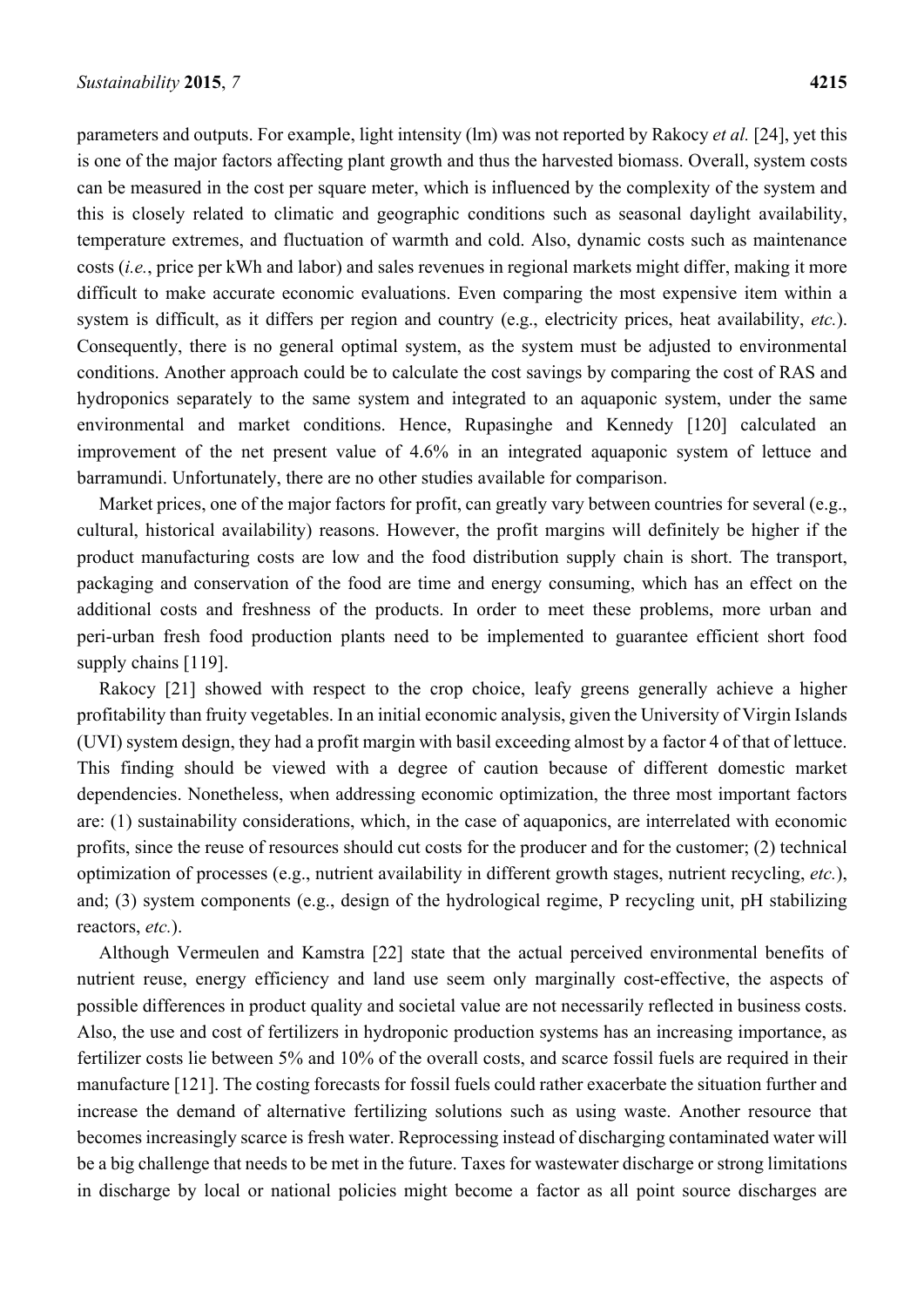regulated by water quality policies. Anticipating this trend will ensure economic and financial advantages with respect to conventional agriculture or hydroponic approaches.

#### **7. Education as a Necessity**

A broad range of knowledge is required to understand and implement the multidisciplinary concept of aquaponics. From the theoretical perspective, the multidisciplinarity of the field and a lack of training in holistic thinking is a hurdle to fully comprehend the concept of aquaponics covering all interrelating issues. The bundling of field-specific in-depth knowledge is required in order to consolidate available scientific knowledge and evidence. At most universities, the two main disciplines, *i.e.*, hydroponics and aquaculture, are either not taught, or offered in different schools, which could complicate access and exchange of knowledge. In practice, aquaculture and hydroponic technologies are well-known. The problem lies in the fact that those disciplines need to be connected. This lack of information-sharing shows the necessity for developing an education network dealing with the improvement of the interconnection between (scientific) disciplines involved in this field. Aquaponic stakeholders, including researchers, entrepreneurs and technicians, need to have basic knowledge covering all disciplines that are involved in this field. Furthermore, experts within every connected field are required to address specific issues within theoretical, scientific, financial as well as practical frameworks.

# **8. Discussion**

Challenges underlying sustainable socio-ecological, technical and economic factors pertaining to aquaponics are discussed in this paper to demonstrate the need and the means of extensively investing in more research and development and education in the aquaponics sector. Taking these factors into account is necessary because a pure financial perspective faces significant constraints, notably in terms of natural resource scarcity and their long-term economic consequences. The commercial development of socially, ecologically, and environmentally sustainable aquaponic systems confronts several technical challenges that need to be addressed further: (1) improved nutrient solubilization and recovery for a better use of the nutrient input and reducing extra-mineral addition, e.g., phosphorus recycling; (2) adapted pest management; (3) reduce water consumption to a high degree by limiting the need for water exchange; (4) use of alternative energy sources for hot/cold and arid areas (e.g., CHP waste heat, geothermal heat, *etc.*); and (5) innovative pH stabilization methods by implementing fluidized lime-bed reactors that have successfully been used in natural waters [50].

All the factors mentioned above require additional attention, because some production parameters still need to be determined and optimized to prepare aquaponics for commercial use as some components and their interactions are not technically mature yet. This cannot be sufficiently achieved without a greater focus on combining existing knowledge of the different involved fields within a scientific and international framework. These aspects are important, as the commercially aligned technology should not be restricted by certain external conditions. Instead, the systems to be developed should be universally applicable, which implies resource–economic (*i.e.*, resource-saving) production systems that can be run in arid, hot, cold, and urban areas or any combination thereof.

Vermeulen and Kamstra [22] report only a marginal cost reduction for environmental benefits of nutrient reuse and energy efficiency when aquaponics is compared to RAS and hydroponics run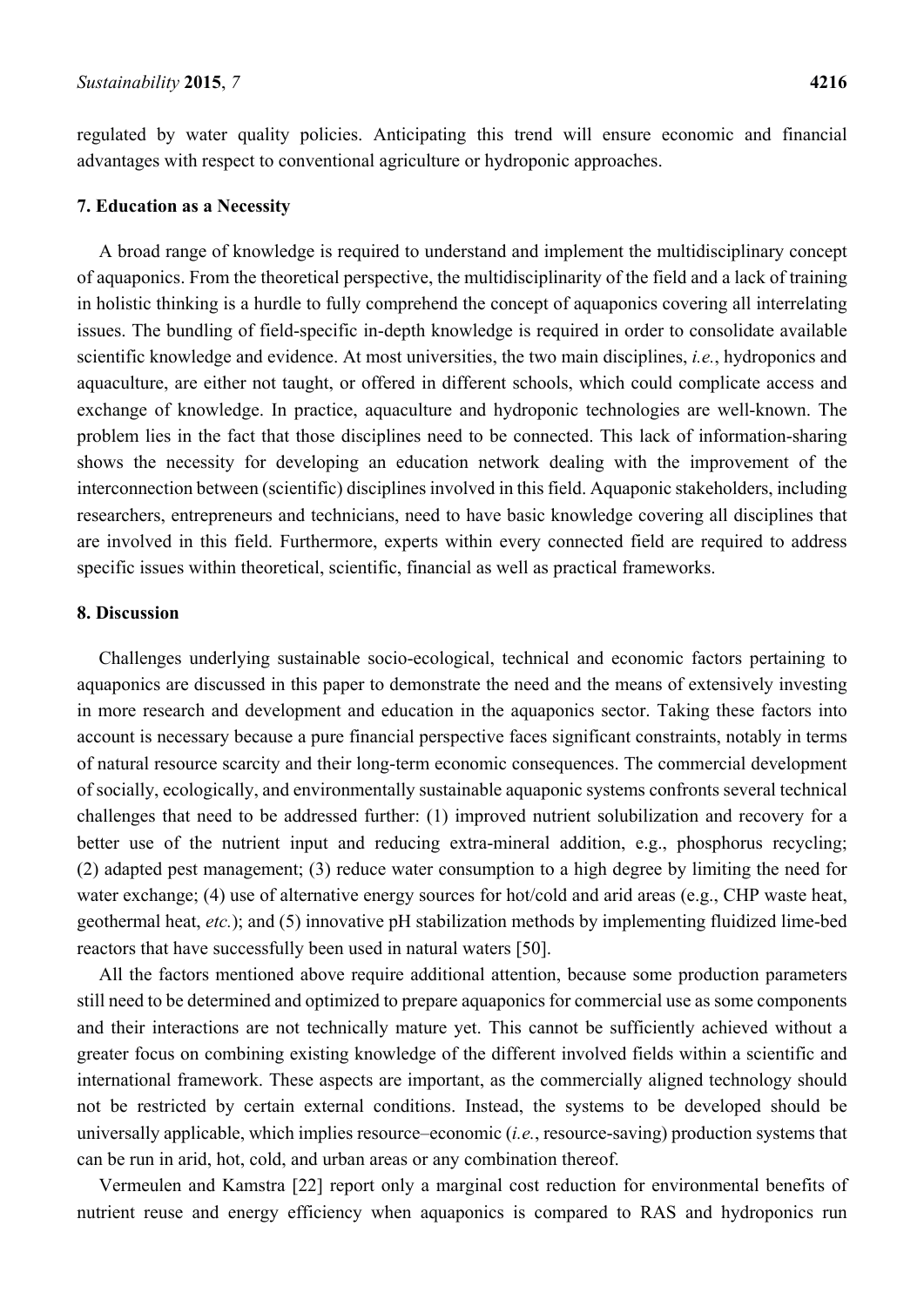separately. However, this study did not take socio-ecological factors into account, such as operating in a resource (e.g., phosphorous, water) limited world. Energy cost and fertilizer prices are constantly rising and governmental policies encourage reduction of emitted pollution (e.g., tax incentive schemes), so this cost margin benefit of aquaponics is expected to rise. Although the highest financial profit margin has been shown with leafy greens, it is still necessary to determine the purpose and the scale of the respective systems before building them; the needs on a microeconomic level in terms of food self-sufficiency or local food supply might differ from profit-oriented approaches and from country to country.

# **9. Conclusions**

Given the fact that aquaponics follows nutrient and water reusing principles, it seems to be a promising solution for sustainable aquaculture and hydroponic practices. However, further research and developments are needed as demonstrated by the challenges described in this paper. These challenges need to be resolved with the aim to establish fully controlled and standardized aquaponic systems that will be easy to handle and economically viable. The competitiveness of the production method depends on technological developments, local markets, and climatic and geographic conditions that need to be assessed and cannot be generalized. Only addressing those factors thoroughly will eventually validate aquaponics as a sustainable food production alternative.

#### **Acknowledgments**

The work was partly supported by the EcoInnovation funded project EcoPonics, by Aquaponik Manufaktur GmbH and the COST Action FA1305: The EU Aquaponics Hub-Realising Sustainable Integrated Fish and Vegetable Production for the EU.

# **Author Contributions**

Simon Goddek and Boris Delaide both have equally added to the manuscript. They were assisted by the other co-authors in form and content.

# **Conflicts of Interest**

The authors declare no conflict of interest.

# **References**

- 1. Rakocy, J.E. *Island Perspectives*; Virgin Islands agricultural Experiment Station: Saint Croix, VI, USA, 1989; pp. 5–10.
- 2. Turcios, A.E.; Papenbrock, J. Sustainable Treatment of Aquaculture Effluents-What Can We Learn from the Past for the Future? *Sustainability* **2014**, *6*, 836–856.
- 3. Coche, A.G. Fish culture in rice fields a world-wide synthesis. *Hydrobiologia* **1967**, *30*, 1–44.
- 4. Love, D.C.; Fry, J.P.; Genello, L.; Hill, E.S.; Frederick, J.A.; Li, X.; Semmens, K. An international survey of aquaponics practitioners. *PLoS One* **2014**, *9*, e102662.
- 5. Diver, S.; Rinehart, L. *Aquaponics—Integration of Hydroponics with Aquaculture*; ATTRA NCAT: Butte, MT, USA, 2010; p. 28.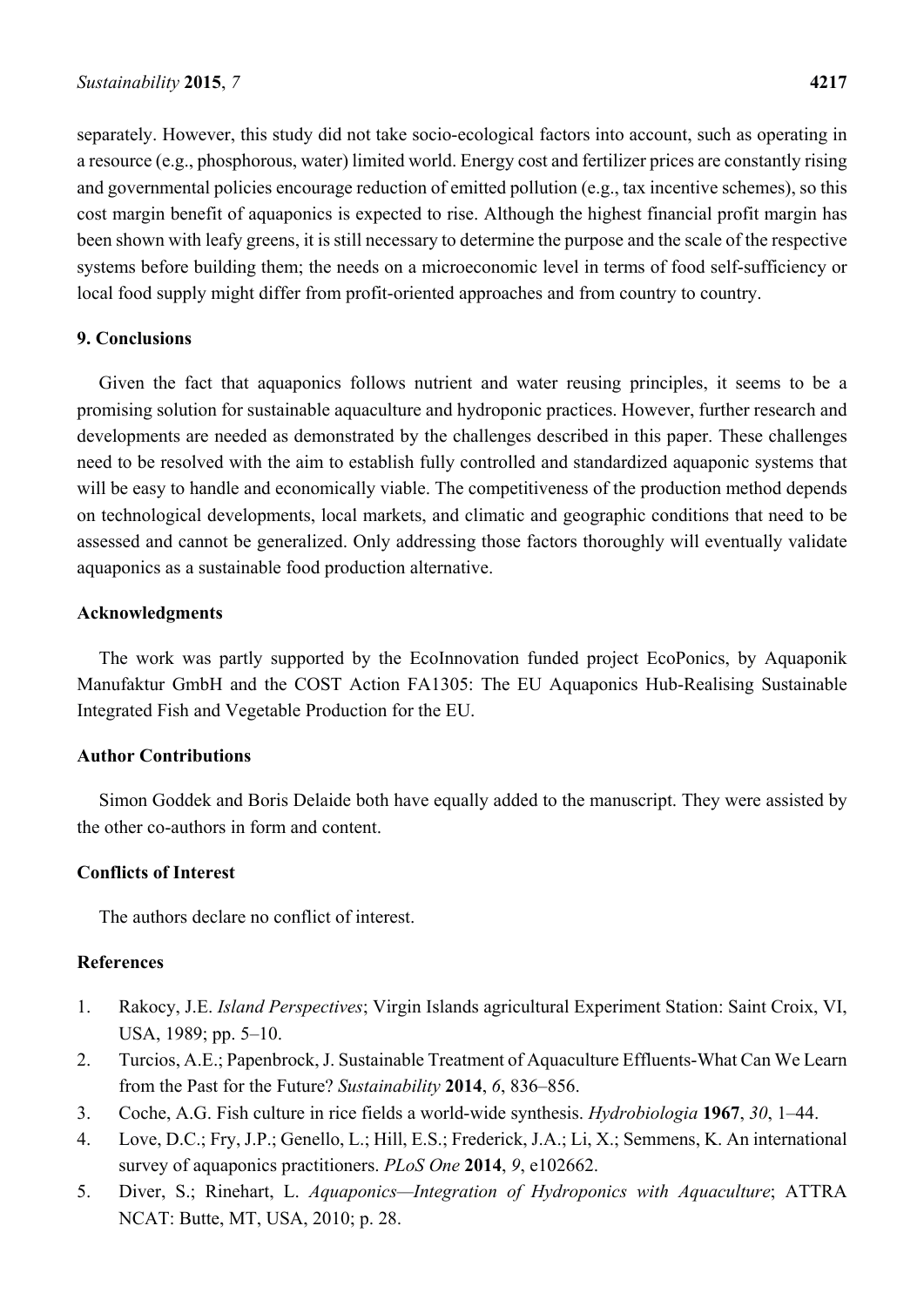- 6. UN. Human development report 2013. Available online: http://hdr.undp.org/en/media/HDR\_ 2013 EN complete.pdf (accessed on 13 August 2014).
- 7. Alexandratos, N.; Bruinsma, J. *WORLD AGRICULTURE TOWARDS 2030/2050: The 2012 Revision*; FAO, Agricultural Development Economics Division: Rome, Italy, 2012.
- 8. Bindraban, P.S.; van der Velde, M.; Ye, L.; van den Berg, M.; Materechera, S.; Kiba, D.I.; Tamene, L.; Ragnarsdottir, K.V.; Jongschaap, R.; Hoogmoed, M.; *et al*. Assessing the impact of soil degradation on food production. *Curr. Opin. Environ. Sustain.* **2012**, *4*, 478–488.
- 9. Klinger, D.; Naylor, R. Searching for Solutions in Aquaculture: Charting a Sustainable Course. *Annu. Rev. Environ. Resour.* **2012**, *37*, 247–276.
- 10. Lehman, H.; Clark, E.A.; Weise, S.F. Clarifying the definition of Sustainable agriculture. *J. Agric. Environ. Ethics* **1993**, *6*, 127–143.
- 11. Francis, C.; Lieblein, G.; Gliessman, S.; Breland, T.A.; Creamer, N.; Harwood, R.; Salomonsson, L.; Helenius, J.; Rickerl, D.; Salvador, R.; *et al.* Agroecology: The Ecology of Food Systems. *J. Sustain. Agric.* **2003**, *22*, 99–118.
- 12. Ragnarsdottir, K.V.; Sverdrup, H.U.; Koca, D. Challenging the planetary boundaries I: Basic principles of an integrated model for phosphorous supply dynamics and global population size. *Appl. Geochem.* **2011**, *26*, S303–S306.
- 13. Sonneveld, C.; Voogt, W. Plant Nutrition in Future Greenhouse Production. In *Plant Nutrition of Greenhouse Crops*; Springer: Heidelberg, The Netherlands, 2009; pp. 393–403.
- 14. Sverdrup, H.U.; Ragnarsdottir, K.V. Challenging the planetary boundaries II: Assessing the sustainable global population and phosphate supply, using a systems dynamics assessment model. *Appl. Geochem.* **2011**, *26*, S307–S310.
- 15. Gagnon, V.; Maltais-Landry, G.; Puigagut, J.; Chazarenc, F.; Brisson, J. Treatment of hydroponics wastewater using constructed wetlands in winter conditions. *Water. Air. Soil Pollut.* **2010**, *212*, 483–490.
- 16. Institution of Mechanical Engineers (IME). *Global Food: Waste Not*, *Want Not*; IME: London, UK, 2013; p. 31.
- 17. Al-Hafedh, Y.S.; Alam, A.; Alam, M.A. Performance of plastic biofilter media with different configuration in a water recirculation system for the culture of Nile tilapia (*Oreochromis niloticus*). *Aquac. Eng.* **2003**, *29*, 139–154.
- 18. Dalsgaard, J.; Lund, I.; Thorarinsdottir, R.; Drengstig, A.; Arvonen, K.; Pedersen, P.B. Farming different species in RAS in Nordic countries: Current status and future perspectives. *Aquac. Eng.* **2013**, *53*, 2–13.
- 19. Martins, C.I.M.; Eding, E.H.; Verdegem, M.C.J.; Heinsbroek, L.T.N.; Schneider, O.; Blancheton, J.P.; D'Orbcastel, E.R.; Verreth, J.A.J. New developments in recirculating aquaculture systems in Europe: A perspective on environmental sustainability. *Aquac. Eng.* **2010**, *43*, 83–93.
- 20. Van Rijn, J. Waste treatment in recirculating aquaculture systems. *Aquac. Eng.* **2013**, *53*, 49–56.
- 21. Rakocy, J.E. *Aquaponics—Integrating Fish and Plant Culture*; Wiley-Blackwell: Hoboken, NJ, USA, 2012; pp. 344–386.
- 22. Vermeulen, T.: Kamstra, A. The need for systems design for robust aquaponic systems in the urban environment. **2013**, *1004*, 71–78.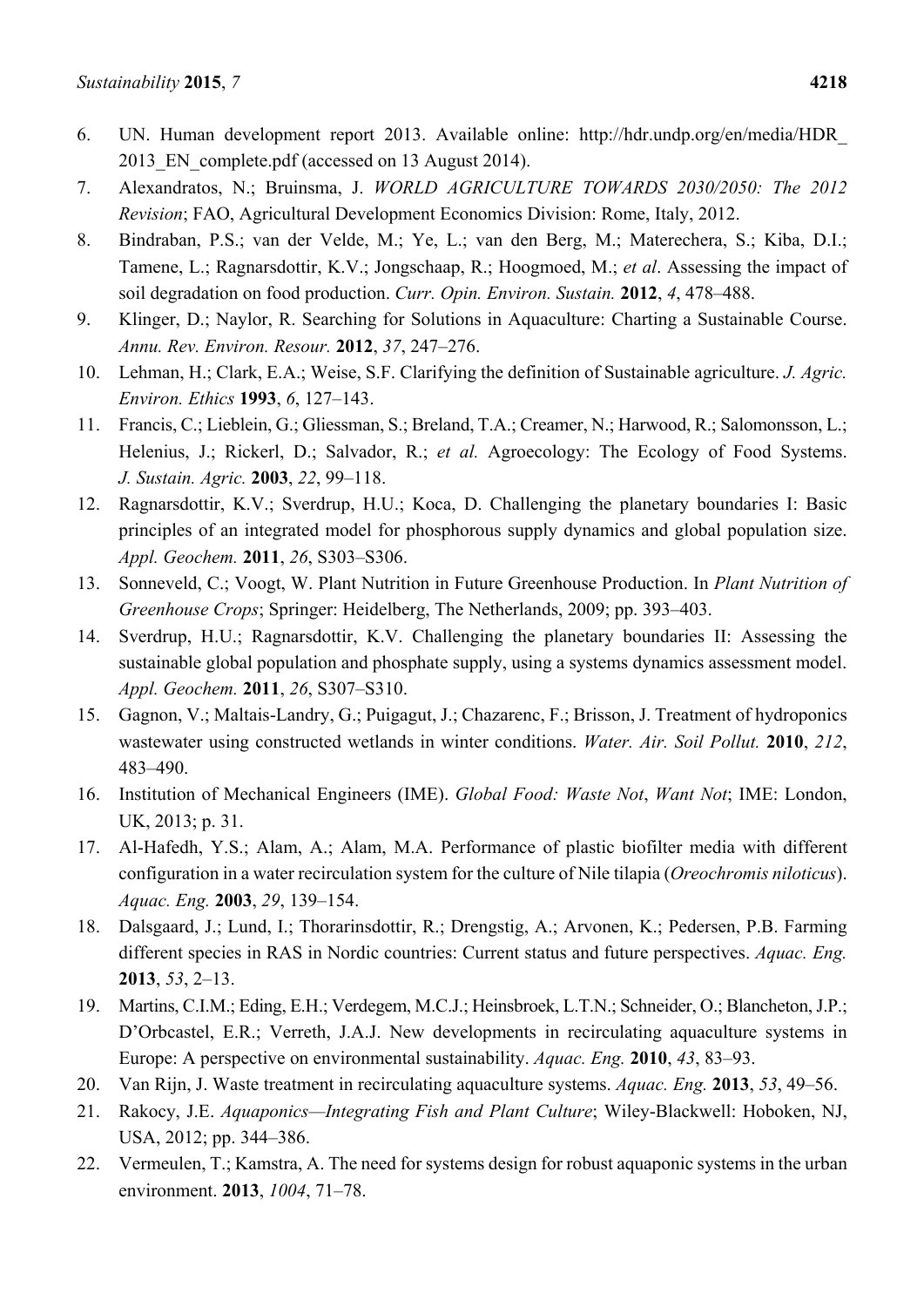- 23. Resh, H.M. Hydroponic Food Production: A Definitive Guidebook for the Advanced Home Gardener and the Commercial Hydroponic Grower; CRC Press: Boca Raton, FL, USA, 2012.
- 24. Rakocy, J.E.; Shultz, R.C.; Bailey, D.S.; Thoman, E.S. Aquaponic production of tilapia and basil: Comparing a batch and staggered cropping system. *Acta Hortic.* **2004**, *648*, 63–69.
- 25. Damon, E.; Seawright, R.B.; Walker, R.R.S. Nutrient dynamics in integrated aquaculturehydroponics systems. *Aquaculture* **1998**, *160*, 215–237.
- 26. Tyson, R.V.; Simonne, E.H.; Treadwell, D.D.; White, J.M.; Simonne, A. Reconciling pH for ammonia biofiltration and cucumber yield in a recirculating aquaponic system with perlite biofilters. *HortScience* **2008**, *43*, 719–724.
- 27. Endut, A.; Jusoh, A.; Ali, N. Nitrogen budget and effluent nitrogen components in aquaponics recirculation system. *Desalin. Water Treat.* **2014**, *52*, 744–752.
- 28. Graber, A.; Junge, R. Aquaponic Systems: Nutrient recycling from fish wastewater by vegetable production. *Desalination* **2009**, *246*, 147–156.
- 29. Rakocy, J.E.; Masser, M.P.; Losordo, T.M. *Recirculating Aquaculture Tank Production Systems: Aquaponics—Integrating Fish and Plant Culture*; Southern Regional Aquaculture Center: Stoneville, MS, USA, 2006; pp. 1–16.
- 30. Rakocy, J.E. Ten Guidelines for Aquaponic Systems. *Aquaponics J.* **2007**, *1*, 14–17.
- 31. Endut, A.; Jusoh, A.; Ali, N.; Wan Nik, W.B.; Hassan, A. A study on the optimal hydraulic loading rate and plant ratios in recirculation aquaponic system. *Bioresour. Technol.* **2010**, *101*, 1511–1517.
- 32. Lennard, W.A.; Leonard, B.V. A Comparison of Three Different Hydroponic Sub-systems (gravel bed, floating and nutrient film technique) in an Aquaponic Test System. *Aquac. Int.* **2006**, *14*, 539–550.
- 33. Rakocy, J.A.; Hargreaves, J.E. Integration of vegetable hydroponics with fish culture: A review. In *Techniques for Modern Aquaculture*, Proceedings Aquacultural Engineering Conference; Wang, J.K., Ed.; American Society for Agricultural Engineers: St. Joseph, MI, USA, 1993; pp. 112–136.
- 34. Bulgarelli, D.; Schlaeppi, K.; Spaepen, S.; van Themaat, E.V.L.; Schulze-Lefert, P. Structure and Functions of the Bacterial Microbiota of Plants. *Annu. Rev. Plant Biol.* **2013**, *64*, 807–838.
- 35. Nicola, S.; Hoeberechts, J.; Fontana, E. Ebb-and-Flow and Floating systems to grow leafy vegetables: A review for rocket, corn salad, garden cress and purslane. *Acta Hortic* **2007**, *747*, 585–592.
- 36. Adler, P.R.; Harper, J.K.; Wade, E.M. Economic analysis of an aquaponic system for the integrated production of rainbow trout and plants. *Int. J.* **2000**, *1*, 15–34.
- 37. Roosta, H.R.; Hamidpour, M. Effects of foliar application of some macro- and micro-nutrients on tomato plants in aquaponic and hydroponic systems. *Sci. Hortic.* **2011**, *129*, 396–402.
- 38. Rakocy, J.E.; Bailey, D.S.; Shultz, R.C.; Thoman, E.S. Update on tilapia and vegetable production in the UVI aquaponic system. In *New Dimensions on Farmed Tilapia*, Proceedings of the 6th International Symposium on Tilapia in Aquaculture, Manila, Philippines, 12–16 September 2004; Volume 6, pp. 1–15.
- 39. Endut, A.; Jusoh, A.; Ali, N.; Nik, W.B.W. Nutrient removal from aquaculture wastewater by vegetable production in aquaponics recirculation system. *Desalin. Water Treat.* **2011**, *32*, 422–430.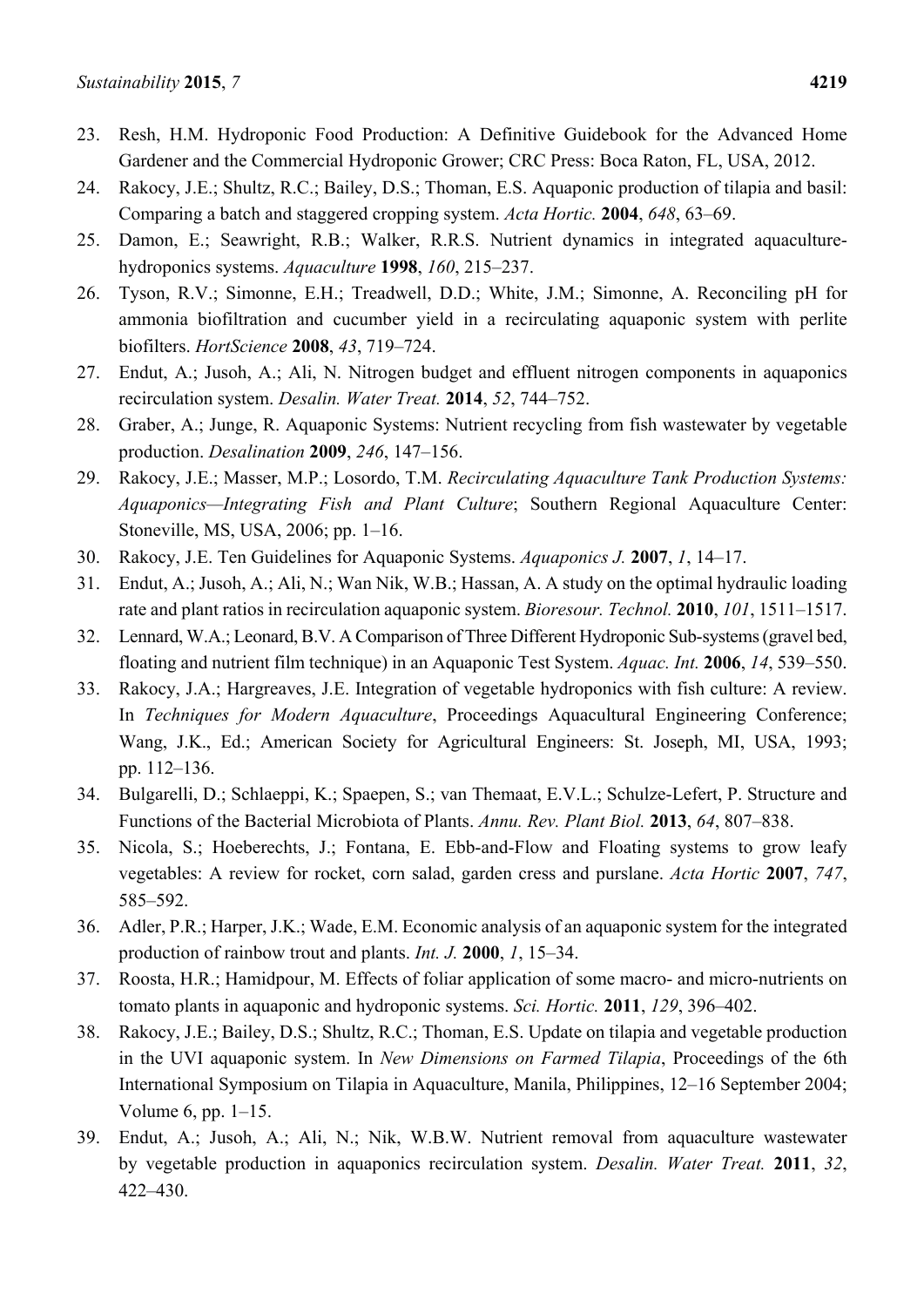- 40. Adler, P.R.; Summerfelt, S.T.; Glenn, D.M.; Takeda, F. Evaluation of the Effect of a Conveyor Production Strategy on Lettuce and Basil Productivity and Phosphorus Removal from Aquaculture Wastewater. In *Recycling the Resource Ecological Engineering for Wastewater Treatment. Proceedings of the Second International Conference*; Switzerland. Environmental Research Forum, Ed.; Trans Tech Publications Ltd: Zurich, Switzerland, 1996; pp. 131–136.
- 41. Adler, P.R.; Harper, J.K.; Takeda, F.; Wade, E.M.; Summerfelt, S.T. Economic Evaluation of Hydroponics and Other Treatment Options for Phosphorus Removal in Aquaculture Effluent. *HortScience* **2000**, *35*, 993–999.
- 42. Love, D.C.; Fry, J.P.; Li, X.; Hill, E.S.; Genello, L.; Semmens, K.; Thompson, R.E. Ommercial aquaponics production and profitability: Findings from an international survey. *Aquaculture* **2015**, *435*, 67–74.
- 43. McAndrew, B.J.; Turner, G.F.; Robinson, R.L.; Beveridge, M.C.M.; Baird, D.J.; Ross, L.G.; Lowe-McConnell, R.H.; Lorenzen, K.; Penman, D.J.; Little, D.C.; *et al*. *Tilapias: Biology and Exploitation*; Beveridge, M.C.M., McAndrew, B.J., Eds.; Springer: Heidelberg, The Netherlands, 2000; p. 508.
- 44. Villaverde, S. Influence of pH over nitrifying biofilm activity in submerged biofilters. *Water Res.* **1997**, *31*, 1180–1186.
- 45. Antoniou, P.; Hamilton, J.; Koopman, B.; Jain, R.; Holloway, B.; Lyberatos, G.; Svoronos, S.A. Effect of temperature and ph on the effective maximum specific growth rate of nitrifying bacteria. *Water Res.* **1990**, *24*, 97–101.
- 46. Keen, G.A.; Prosser, J.I. Interrelationship between pH and surface growth of *Nitrobacter*. *Soil Biol. Biochem.* **1987**, *19*, 665–672.
- 47. Hatayama, R.; Takahashi, R.; Ohshima, M.; Shibasaki, R.; Tokuyama, T. Ribulose-1,5-bisphosphate carboxylase/oxygenase from an ammonia-oxidizing bacterium, *Nitrosomonas* sp. K1: Purification and properties. *J. Biosci. Bioeng.* **2000**, *90*, 426–430.
- 48. Blackburne, R.; Vadivelu, V.M.; Yuan, Z.; Keller, J. Kinetic characterisation of an enriched *Nitrospira* culture with comparison to *Nitrobacter*. *Water Res.* **2007**, *41*, 3033–3042.
- 49. Kaiser, D.E.; Lamb, J.A.; Bloom, P.R. *Managing Iron Deficiency Chlorosis in Soybean*; Regents of the University of Minnesota: Saint Paul, MN, USA, 2011.
- 50. Sverdrup, H.; Eklund, H.; Bjerle, I. Kalkning av rinnande vatten-Erfarenheter från en fluidiserad kalkbrunn. *Mover. Vatten* **1981**, *37*, 388–394.
- 51. Gelfand, I.; Barak, Y.; Even-Chen, Z.; Cytryn, E.; van Rijn, J.; Krom, M.D.; Neori, A. A novel zero discharge intensive Seawater recirculating system for the culture of marine fish. *J. World Aquac. Soc.* **2003**, *34*, 344–358.
- 52. Neori, A.; Krom, M.D.; van Rijn, J. Biogeochemical processes in intensive zero-effluent marine fish culture with recirculating aerobic and anaerobic biofilters. *J. Exp. Mar. Bio. Ecol.* **2007**, *349*, 235–247.
- 53. Neto, R.M.; Ostrensky, A. Nutrient load estimation in the waste of Nile tilapia *Oreochromis niloticus* (L.) reared in cages in tropical climate conditions. *Aquac. Res.* **2013**, doi:10.1111/are.12280.
- 54. Chen, S.; Ling, J.; Blancheton, J.P. Nitrification kinetics of biofilm as affected by water quality factors. *Aquac. Eng.* **2006**, *34*, 179–197.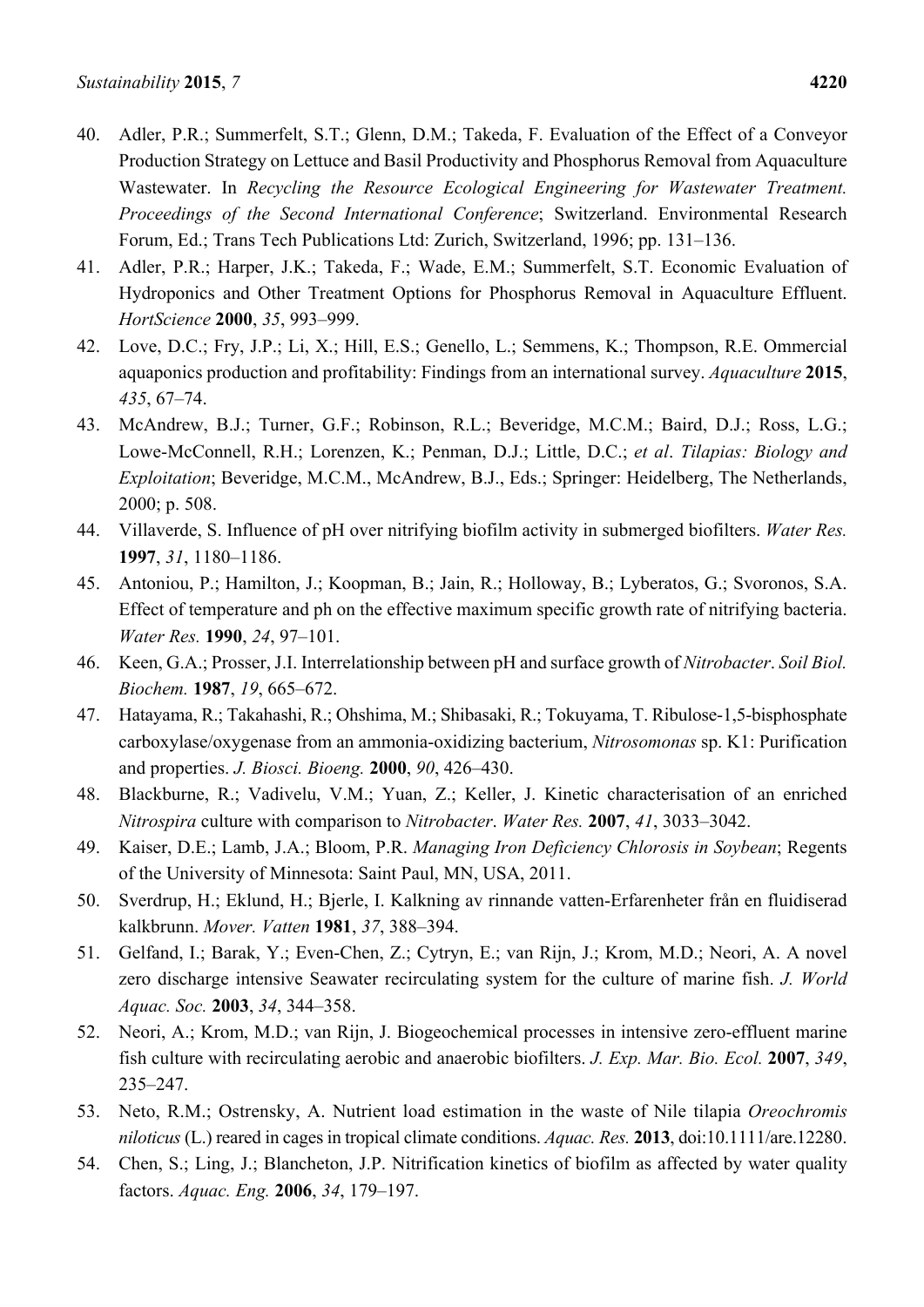- 55. Lekang, O.-I.; Kleppe, H. Efficiency of nitrification in trickling filters using different filter media. *Aquac. Eng.* **2000**, *21*, 181–199.
- 56. Krom, M.D.; Ben David, A.; Ingall, E.D.; Benning, L.G.; Clerici, S.; Bottrell, S.; Davies, C.; Potts, N.J.; Mortimer, R.J.G.; van Rijn, J. Bacterially mediated removal of phosphorus and cycling of nitrate and sulfate in the waste stream of a "zero-discharge" recirculating mariculture system. *Water Res.* **2014**, *56*, 109–121.
- 57. Cripps, S.J.; Bergheim, A. Solids management and removal for intensive land-based aquaculture production systems. *Aquac. Eng.* **2000**, *22*, 33–56.
- 58. Jung, I.S.; Lovitt, R.W. Leaching techniques to remove metals and potentially hazardous nutrients from trout farm sludge. *Water Res.* **2011**, *45*, 5977–5986.
- 59. Bajsa, O.; Nair, J.; Mathew, K.; Ho, G.E. Vermiculture as a tool for domestic wastewater management. *Water Sci. Technol.* **2003**, *48*, 125–132.
- 60. Qi, Y. Vermiculture Technology: Earthworms, Organic Wastes, and Environmental Management. *Int. J. Environ. Stud.* **2012**, *69*, 173–174.
- 61. Torri, S.I.; Puelles, M.M. Use of vermiculture technology for waste management and environmental remediation in Argentina. *Int. J. Glob. Environ. Issues* **2010**, *10*, 239–254.
- 62. Jorgensen, B.; Meisel, E.; Schilling, C.; Swenson, D.; Thomas, B. Developing food production systems in population centers. *Biocycle* **2009**, *50*, 27–29.
- 63. Martins, C.I.M.; Eding, E.H.; Verreth, J.A.J. The effect of recirculating aquaculture systems on the concentrations of heavy metals in culture water and tissues of Nile tilapia *Oreochromis niloticus*. *Food Chem.* **2011**, *126*, 1001–1005.
- 64. Gilbert, N. Environment: The disappearing nutrient. *Nature* **2009**, *461*, 716–718.
- 65. Amadori, M.; Daley, D. An Engineered Ecosystem for Waste Management and Food Production. Master's Thesis, State University of New York College of Environmental Science and Forestry, Syracuse, NY, USA, 2012; p. 44.
- 66. Mandal, R.N.; Datta, A.K.; Sarangi, N.; Mukhopadhyay, P.K. Diversity of aquatic macrophytes as food and feed components to herbivorous fish-A review. *Indian J. Fish.* **2010**, *57*, 65–73.
- 67. Van Huis, A. Potential of Insects as Food and Feed in Assuring Food Security. *Annu. Rev. Entomol.* **2011**, *58*, 563–583.
- 68. Böhme, M. Effects of lactate, humate and bacillus subtilis on the growth of tomato plants in hydroponic systems. *Acta Hortic.* **1999**, *481*, 231–239.
- 69. Sonneveld, C.; Voogt, W. Nutrient Management in Substrate Systems. In *Plant Nutrition of Greenhouse Crops*; Springer: Heidelberg, The Netherlands, 2009; pp. 277–312.
- 70. Al-Hafedh, Y.S.; Alam, A.; Beltagi, M.S. Food Production and Water Conservation in a Recirculating Aquaponic System in Saudi Arabia at Different Ratios of Fish Feed to Plants. *J. World Aquac. Soc.* **2008**, *39*, 510–520.
- 71. Pantanella, E.; Cardarelli, M.; Colla, G.; Rea, E.; Marcucci, A. Aquaponics *vs.* Hydroponics: Production and Quality of Lettuce Crop. *Acta Hortic.* **2012**, *927*, 887–893.
- 72. Lennard, W.; Leonard, B. A comparison of reciprocating flow *versus* constant flow in an integrated, gravel bed, aquaponic test system. *Aquac. Int.* **2005**, *12*, 539–553.
- 73. Nichols, M.; Lennard, W. Aquaponics in New Zealand. *Pract. Hydroponics Greenh.* **2010**, *115*, 46–51.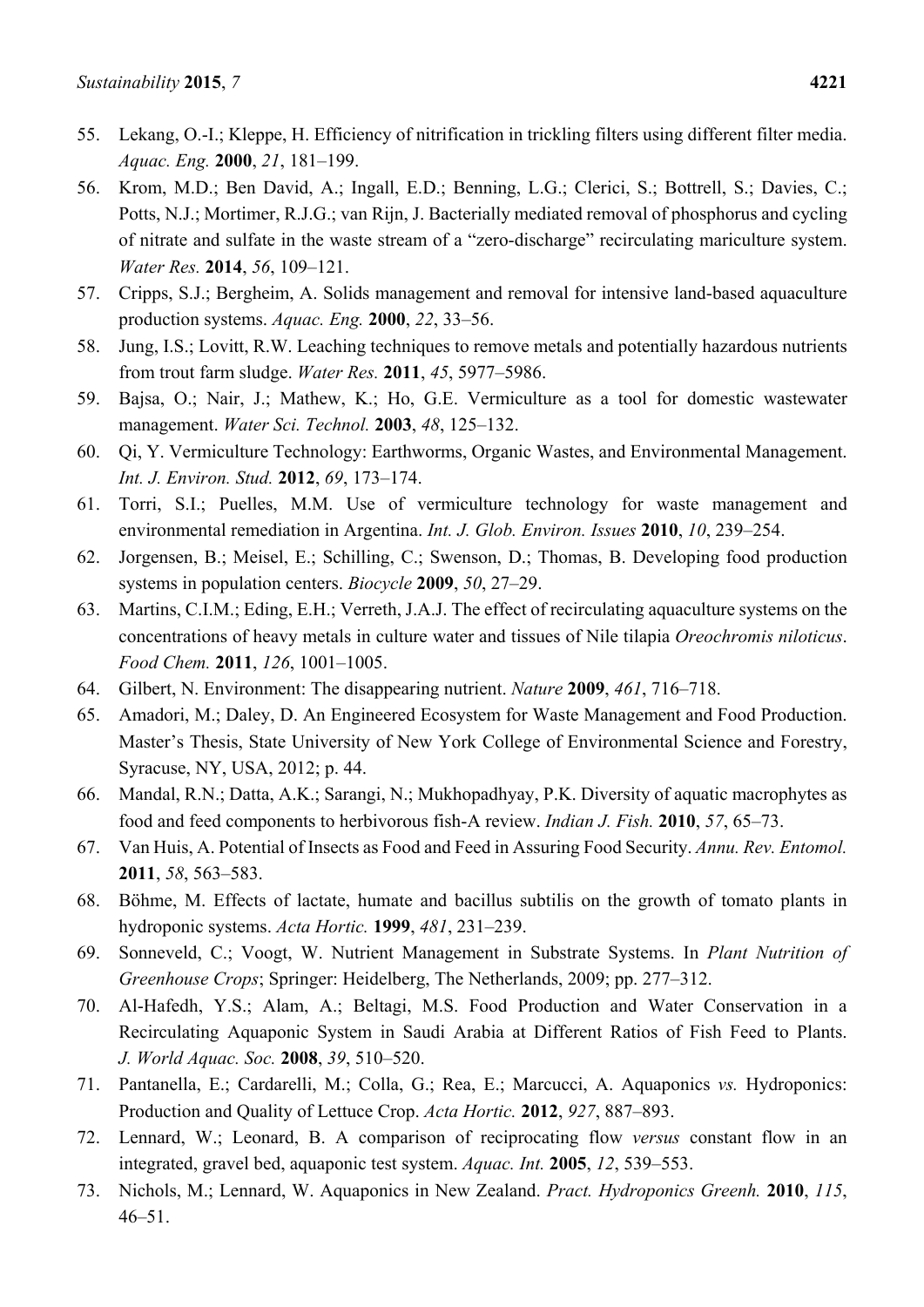- 74. Savidov, N.A.; Hutchings, E.; Rakocy, J.E. Fish and plant production in a recirculating aquaponic system: A new approach to sustainable agriculture in Canada. **2007**, *742*, 209–222.
- 75. Savidov, N. Evaluation and Development or Aquaponics Production and Product Market Capabilities in Alberta. Available online: http://www.ecogrow.ca/pdf/CDC\_Report\_Phase\_II.pdf (accessed on 10 July 2014).
- 76. Voogt, W. *Potassium Management of Vegetables Under Intensive Growth Conditions*; Pasricha, N.S., Bansal, S.K., Eds.; The International Potash Institute: Bern, Switzerland, 2002; pp. 347–362.
- 77. De Kreij, C.; Voogt, W.; Baas, R. *Nutrient Solutions and Water Quality for Soilless Cultures*; Brochure; Research Station for Floriculture and Glasshouse Vegetables (PBG): Naaldwijk, The Netherlands, 1999; Volume 196.
- 78. López-Arredondo, D.L.; Leyva-González, M.A.; Alatorre-Cobos, F.; Herrera-Estrella, L. Biotechnology of nutrient uptake and assimilation in plants. *Int. J. Dev. Biol.* **2013**, *57*, 595–610.
- 79. Schneider, O.; Sereti, V.; Eding, E.H.; Verreth, J.A.J. Analysis of nutrient flows in integrated intensive aquaculture systems. *Aquac. Eng.* **2005**, *32*, 379–401.
- 80. Villarroell, M.; Alvarino, J.M.R.; Duran, J.M. Aquaponics: Integrating fish feeding rates and ion waste production for strawberry hydroponics. *Spanish J. Agric. Res.* **2011**, *9*, 537–545.
- 81. Sikawa, D.C.; Yakupitiyage, A. The hydroponic production of lettuce (*Lactuca sativa* L) by using hybrid catfish (*Clarias macrocephalus* × *C. gariepinus*) pond water: Potentials and constraints. *Agric. Water Manag.* **2010**, *97*, 1317–1325.
- 82. Nichols M.A.; Savidov, N.A. Aquaponics: A nutrient and water efficient production system. *Acta Hortic.* **2012**, *947*, 129–132.
- 83. Cordell, D.; Rosemarin, A.; Schröder, J.J.; Smit, A.L. Towards global phosphorus security: A systems framework for phosphorus recovery and reuse options. *Chemosphere* **2011**, *84*, 747–758.
- 84. Shu, L.; Schneider, P.; Jegatheesan, V.; Johnson, J. An economic evaluation of phosphorus recovery as struvite from digester supernatant. *Bioresour. Technol.* **2006**, *97*, 2211–2216.
- 85. Jijakli, H.M. Pichia anomala in biocontrol for apples: 20 years of fundamental research and practical applications. *Antonie Van Leeuwenhoek* **2011**, *99*, 93–105.
- 86. Saraf, M.; Pandya, U.; Thakkar, A. Role of allelochemicals in plant growth promoting rhizobacteria for biocontrol of phytopathogens. *Microbiol. Res.* **2014**, *169*, 18–29.
- 87. Kouassi, K.H.S.; Bajji, M.; Jijakli, H. The control of postharvest blue and green molds of citrus in relation with essential oil–wax formulations, adherence and viscosity. *Postharvest Biol. Technol.* **2012**, *73*, 122–128.
- 88. Lang, G.; Buchbauer, G. A review on recent research results (2008–2010) on essential oils as antimicrobials and antifungals. A review. *Flav. Fragr. J.* **2012**, *27*, 13–39.
- 89. Fujiwara, K.; Iida, Y.; Iwai, T.; Aoyama, C.; Inukai, R.; Ando, A.; Ogawa, J.; Ohnishi, J.; Terami, F.; Takano, M.; *et al*. The rhizosphere microbial community in a multiple parallel mineralization system suppresses the pathogenic fungus *Fusarium oxysporum*. *Microbiologyopen* **2013**, *2*, 997–1009.
- 90. Fujiwara, K.; Aoyama, C.; Takano, M.; Shinohara, M. Suppression of *Ralstonia solanacearum* bacterial wilt disease by an organic hydroponic system. *J. Gen. Plant Pathol.* **2012**, *78*, 217–220.
- 91. Crinnion, W.J. Organic foods contain higher levels of certain nutrients, lower levels of pesticides, and may provide health benefits for the consumer. *Altern. Med. Rev.* **2010**, *15*, 4–12.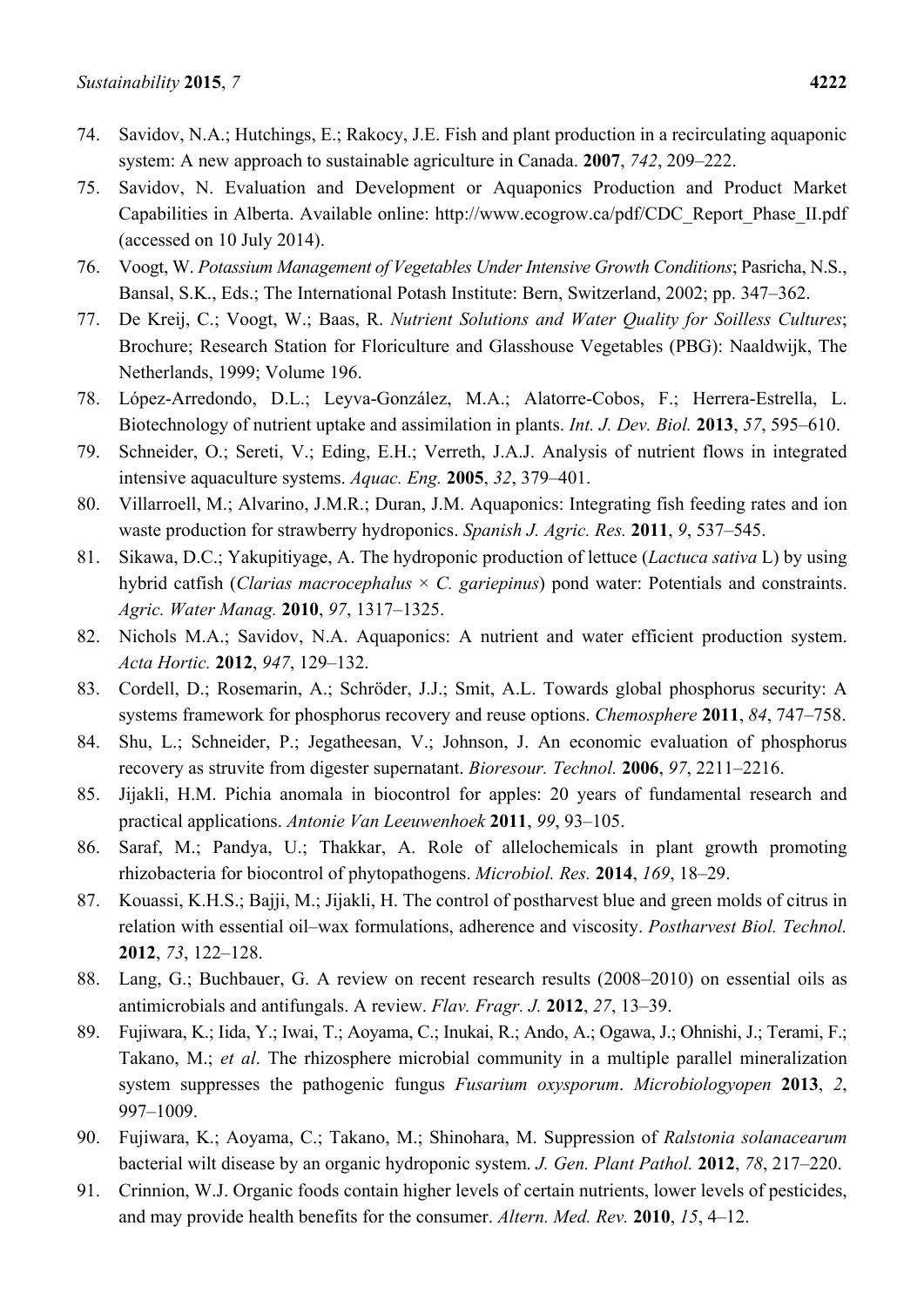- 92. Davidson, J.; Good, C.; Welsh, C.; Summerfelt, S.T. Comparing the effects of high *vs.* low nitrate on the health, performance, and welfare of juvenile rainbow trout *Oncorhynchus mykiss* within water recirculating aquaculture systems. *Aquac. Eng.* **2014**, *59*, 30–40.
- 93. Schram, E.; Roques, J.A.C.; Abbink, W.; Yokohama, Y.; Spanings, T.; de Vries, P.; Bierman, S.; van de Vis, H.; Flik, G. The impact of elevated water nitrate concentration on physiology, growth and feed intake of African catfish *Clarias gariepinus* (Burchell 1822). *Aquac. Res.* **2012**, *45*, 1499–1511.
- 94. Webster, C.D.; Lim, C. *Tilapia*; CRC-Press: Boca Raton, FL, USA, 2008.
- 95. Kampschreur, M.J.; Temmink, H.; Kleerebezem, R.; Jetten, M.S.M.; van Loosdrecht, M.C.M. Nitrous oxide emission during wastewater treatment. *Water Res.* **2009**, *43*, 4093–4103.
- 96. Losordo, T.M.; Masser, M.P.; Rakocy, J.E. *Recirculating Aquaculture Tank Production Systems-A Review of Component Options*; Southern Regional Aquaculture Center: Stoneville, MS, USA, 1999.
- 97. Timmons, M.B.; Ebeling, J.M. *Recirculating Aquaculture*; 3rd ed.; Ithaca Publishing Company LLC: Ithaca, NY, USA, 2013.
- 98. Stark, J.M. Modeling the temperature response of nitrification. *Biogeochemistry* **1996**, *35*, 433–445.
- 99. Zhu, S.; Chen, S. The impact of temperature on nitrification rate in fixed film biofilters. *Aquac. Eng.* **2002**, *26*, 221–237.
- 100. World Water Assessment Programme (WWAP). *The United Nations World Water Development Report 4: Managing Water under Uncertainty and Risk*; United Nations Educational: Paris, France, 2012; p. 380.
- 101. FAO. *AQUASTAT Survey, Irrigation in Africa in Figures*; FAO: Rome, Italy, 2005.
- 102. Bernstein, S. *Aquaponic Gardening: A Step-by-Step Guide to Raising Vegetables and Fish Together*; New Society Publishers: Gabriola Island, BC, Canada, 2011; p. 256.
- 103. Fraunhofer Gesellschaft. *Research News*; Fraunhofer-Gesellschaft München, Fraunhofer Press: München, Germany, 2009.
- 104. Duriau, Y. Desalination by reverse osmosis. *Desalination* **1968**, *5*, 120–121.
- 105. Greenlee, L.F.; Lawler, D.F.; Freeman, B.D.; Marrot, B.; Moulin, P. Reverse osmosis desalination: Water sources, technology, and today's challenges. *Water Res.* **2009**, *43*, 2317–2348.
- 106. Chan, H.-Y.; Riffat, S.B.; Zhu, J. Review of passive solar heating and cooling technologies. *Renew. Sustain. Energy Rev.* **2010**, *14*, 781–789.
- 107. Bakos, G.C.; Fidanidis, D.; Tsagas, N.F. Greenhouse heating using geothermal energy. *Geothermics* **1999**, *28*, 759–765.
- 108. Ragnarsson, Á. Utilization of geothermal energy in Iceland. In Proceedings of the International Geothermal Conference, Reykjavík, Iceland, 14–17 September 2003.
- 109. Ismail, B.; Ahmed, W. Thermoelectric Power Generation Using Waste-Heat Energy as an Alternative Green Technology. *Recent Patents Electr. Eng.* **2009**, *2*, 27–39.
- 110. FAO. *Statistical Yearbook*; FAO: Rome, Italy, 2012; p. 366.
- 111. Belal, I.E.H. A review of some fish nutrition methodologies. *Bioresour. Technol.* **2005**, *96*, 395–402.